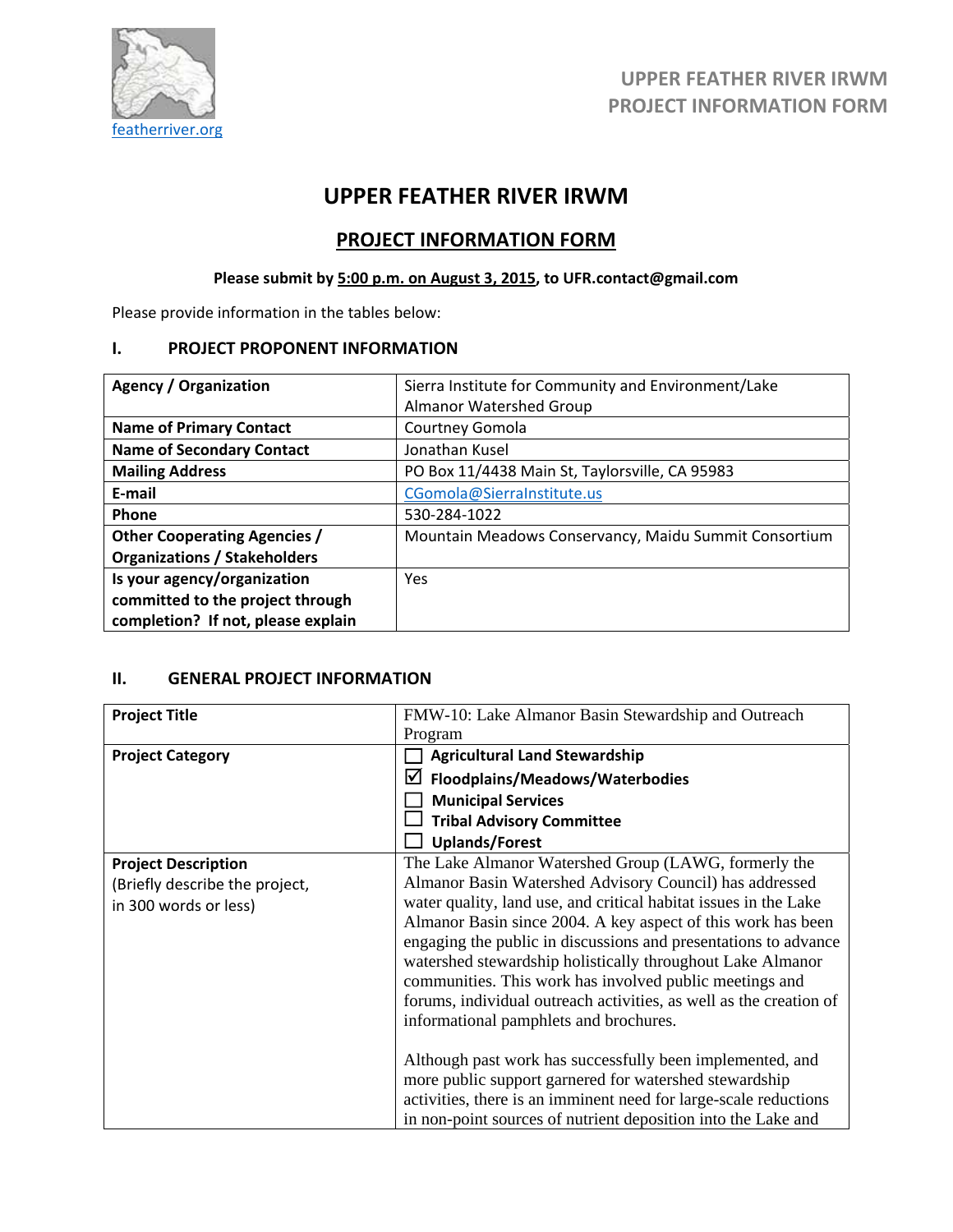|                                      | widespread education on the role of residents and visitors in<br>these and other current issues. Increased nutrients, coupled<br>with warmer, drier years, can not only lead to decreased water<br>quality and detrimental algal blooms, but also create favorable<br>habitat for the introduction of invasive species. This project<br>will build upon established community connections and<br>previous research to engage the public in activities that<br>increase understanding of human-mediated influences on water<br>quality and invasive species in Lake Almanor and surrounding<br>water bodies, and develop actions to reduce nutrient deposition<br>into these areas and the potential for invasive species<br>introduction, among other relevant issues. |
|--------------------------------------|------------------------------------------------------------------------------------------------------------------------------------------------------------------------------------------------------------------------------------------------------------------------------------------------------------------------------------------------------------------------------------------------------------------------------------------------------------------------------------------------------------------------------------------------------------------------------------------------------------------------------------------------------------------------------------------------------------------------------------------------------------------------|
|                                      |                                                                                                                                                                                                                                                                                                                                                                                                                                                                                                                                                                                                                                                                                                                                                                        |
| Project Location Description (e.g.,  | Lake Almanor and surrounding water bodies (ex: Butt Lake,                                                                                                                                                                                                                                                                                                                                                                                                                                                                                                                                                                                                                                                                                                              |
| along the south bank of stream/river | Mountain Meadows Reservoir)                                                                                                                                                                                                                                                                                                                                                                                                                                                                                                                                                                                                                                                                                                                                            |
| between river miles or miles from    |                                                                                                                                                                                                                                                                                                                                                                                                                                                                                                                                                                                                                                                                                                                                                                        |
| Towns/intersection and/or address):  |                                                                                                                                                                                                                                                                                                                                                                                                                                                                                                                                                                                                                                                                                                                                                                        |
| Latitude:                            | 40 17.3' N                                                                                                                                                                                                                                                                                                                                                                                                                                                                                                                                                                                                                                                                                                                                                             |
| Longitude:                           | 121 08.3' W                                                                                                                                                                                                                                                                                                                                                                                                                                                                                                                                                                                                                                                                                                                                                            |

### **III. APPLICABLE IRWM PLAN OBJECTIVES ADDRESSED**

For each of the objectives addressed by the project, provide a one to two sentence description of how the project contributes to attaining the objective and how the project outcomes will be quantified. If the project does not address *any* of the IRWM plan objectives, provide a one to two sentence description of how the project relates to a challenge or opportunity of the Region.

|                                 |                             |                                       | Quantification   |
|---------------------------------|-----------------------------|---------------------------------------|------------------|
|                                 | Will the                    |                                       | (e.g. acres of   |
|                                 | project                     |                                       | streams/wetlands |
| <b>Upper Feather River IRWM</b> | address the                 | <b>Brief explanation of project</b>   | restored or      |
| <b>Objectives:</b>              | objective?                  | linkage to selected Objective         | enhanced)        |
| Restore natural hydrologic      | Yes                         |                                       |                  |
| functions.                      |                             |                                       |                  |
|                                 | ☑<br>N/A                    |                                       |                  |
| Reduce potential for            |                             |                                       |                  |
| catastrophic wildland fires in  | <b>Yes</b>                  |                                       |                  |
| the Region.                     |                             |                                       |                  |
|                                 | $\overline{M}$ N/A          |                                       |                  |
| <b>Build communication and</b>  |                             | Although the water bodies are         | N/A              |
| collaboration among water       | $\overline{\mathsf{M}}$ Yes | managed by PG&E or other              |                  |
| resources stakeholders in the   |                             | private/public entities, visitors and |                  |
| Region.                         | $\Box$ N/A                  | residents recreate in and near these  |                  |
|                                 |                             | water bodies and are also often       |                  |
|                                 |                             | responsible for managing land         |                  |
|                                 |                             | adjacent to these bodies or           |                  |
|                                 |                             | tributaries of these water sources,   |                  |
|                                 |                             | thereby acting as stakeholders in     |                  |
|                                 |                             | the watershed. Increasing             |                  |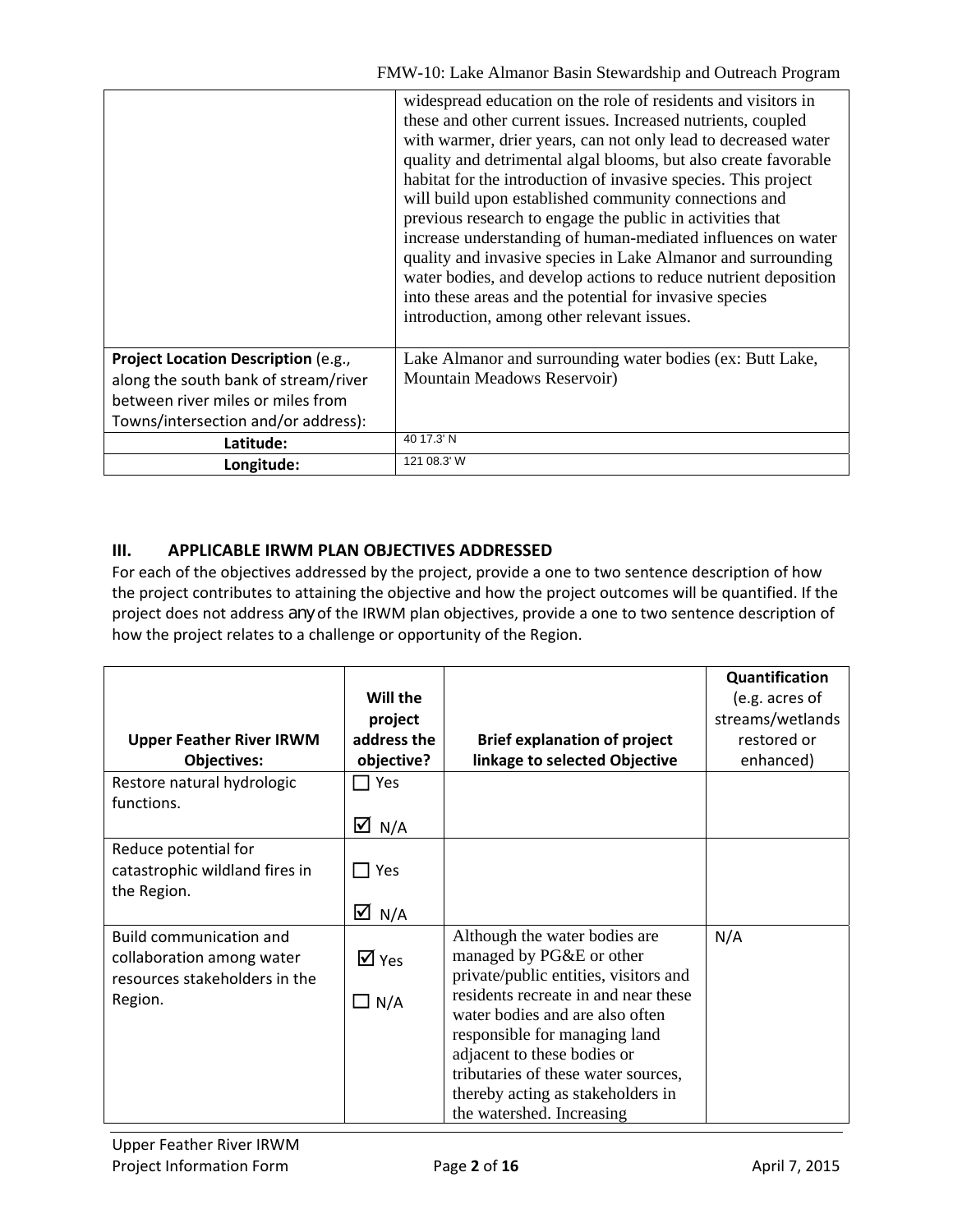|                                                                    |                             |                                                                           | Quantification   |
|--------------------------------------------------------------------|-----------------------------|---------------------------------------------------------------------------|------------------|
|                                                                    | Will the                    |                                                                           | (e.g. acres of   |
|                                                                    | project                     |                                                                           | streams/wetlands |
| <b>Upper Feather River IRWM</b>                                    | address the                 | <b>Brief explanation of project</b>                                       | restored or      |
| <b>Objectives:</b>                                                 | objective?                  | linkage to selected Objective                                             | enhanced)        |
|                                                                    |                             | understanding of their individual                                         |                  |
|                                                                    |                             | impacts on the health and quality of                                      |                  |
|                                                                    |                             | these water bodies, and resulting                                         |                  |
|                                                                    |                             | impacts on tourism and quality of                                         |                  |
|                                                                    |                             | life surrounding Lake Almanor and<br>other areas will result in increased |                  |
|                                                                    |                             | connection to the lake and the                                            |                  |
|                                                                    |                             | potential for collaboration among                                         |                  |
|                                                                    |                             | these stakeholders as they realize                                        |                  |
|                                                                    |                             | their role as watershed stewards.                                         |                  |
|                                                                    |                             | Success of increasing                                                     |                  |
|                                                                    |                             | communication and collaboration                                           |                  |
|                                                                    |                             | will be measured by attendance of                                         |                  |
|                                                                    |                             | stakeholders from different areas                                         |                  |
|                                                                    |                             | around the water bodies at various                                        |                  |
|                                                                    |                             | community outreach events.                                                |                  |
| Work with DWR to develop                                           |                             | Lake Almanor (LA), Butt Lake and                                          | N/A              |
| strategies and actions for the                                     | $\overline{\mathsf{M}}$ Yes | MMR are critical aspects of the<br>State Water Project and specifically   |                  |
| management, operation, and                                         |                             | the Staircase of Power. Increasing                                        |                  |
| control of SWP facilities in the                                   | $\Box$ N/A                  | understanding of human-mediated                                           |                  |
| <b>Upper Feather River Watershed</b><br>in order to increase water |                             | impacts on water quality in these                                         |                  |
| supply, recreational, and                                          |                             | critical water resources will                                             |                  |
| environmental benefits to the                                      |                             | maintain and promote good water                                           |                  |
| Region.                                                            |                             | quality for downstream users and                                          |                  |
|                                                                    |                             | wildlife, as well as keep LA and                                          |                  |
|                                                                    |                             | other water bodies as appealing                                           |                  |
|                                                                    |                             | areas to recreate, supporting the<br>water recreation-based tourism that  |                  |
|                                                                    |                             | drives the economies of many                                              |                  |
|                                                                    |                             | disadvantaged communities in the                                          |                  |
|                                                                    |                             | area. Success will be measured by                                         |                  |
|                                                                    |                             | the quantity and quality of outreach                                      |                  |
|                                                                    |                             | material created by SI/LAWG staff                                         |                  |
|                                                                    |                             | with input by DWR staff where                                             |                  |
|                                                                    |                             | appropriate.                                                              |                  |
|                                                                    |                             | Outreach material will be more                                            |                  |
|                                                                    |                             | tangible when presented alongside                                         |                  |
|                                                                    |                             | the long-term monitoring data the                                         |                  |
|                                                                    |                             | LAWG is privy to as a result of<br>their continued collection over the    |                  |
|                                                                    |                             | previous years.                                                           |                  |
| Encourage municipal service                                        |                             |                                                                           |                  |
| providers to participate in                                        | $\square$ Yes               |                                                                           |                  |
| regional water management                                          |                             |                                                                           |                  |
| actions that improve water                                         | $\overline{\triangle}$ N/A  |                                                                           |                  |
| supply and water quality.                                          |                             |                                                                           |                  |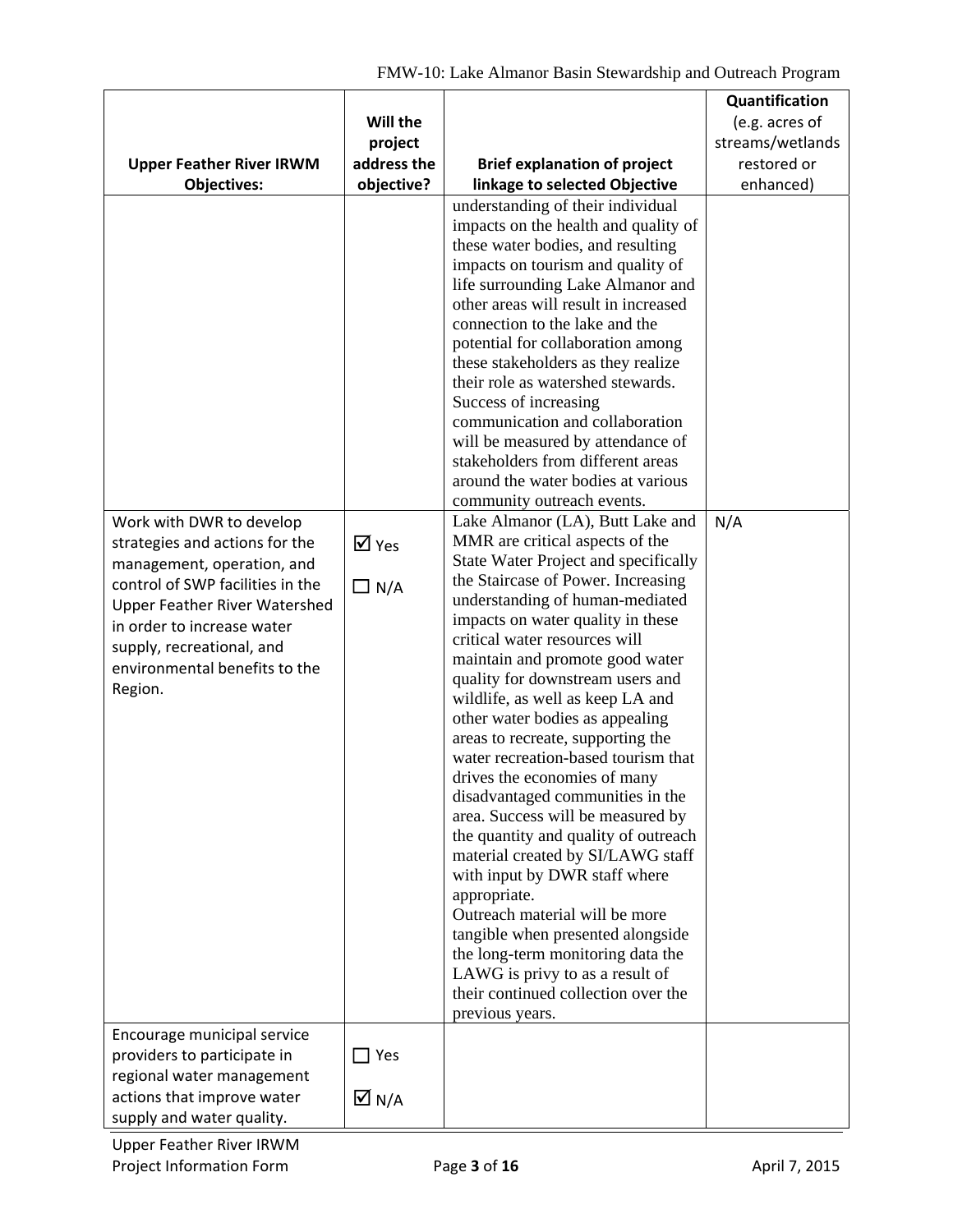|                                                                                                                                                          |                                           |                                                                                                                                                                                                                                                                                                                                                                                                                                                                                                                                                                                                                                   | Quantification   |
|----------------------------------------------------------------------------------------------------------------------------------------------------------|-------------------------------------------|-----------------------------------------------------------------------------------------------------------------------------------------------------------------------------------------------------------------------------------------------------------------------------------------------------------------------------------------------------------------------------------------------------------------------------------------------------------------------------------------------------------------------------------------------------------------------------------------------------------------------------------|------------------|
|                                                                                                                                                          | Will the                                  |                                                                                                                                                                                                                                                                                                                                                                                                                                                                                                                                                                                                                                   | (e.g. acres of   |
|                                                                                                                                                          | project                                   |                                                                                                                                                                                                                                                                                                                                                                                                                                                                                                                                                                                                                                   | streams/wetlands |
| <b>Upper Feather River IRWM</b>                                                                                                                          | address the                               | <b>Brief explanation of project</b>                                                                                                                                                                                                                                                                                                                                                                                                                                                                                                                                                                                               | restored or      |
| <b>Objectives:</b>                                                                                                                                       | objective?                                | linkage to selected Objective                                                                                                                                                                                                                                                                                                                                                                                                                                                                                                                                                                                                     | enhanced)        |
| Continue to actively engage in<br>FERC relicensing of<br>hydroelectric facilities in the<br>Region.                                                      | $\overline{M}$ Yes<br>$\Box$ N/A          | LAWG members were contacted<br>by previous County Supervisors to<br>assist in making recommendations<br>on the original FERC relicensing,<br>which occurred over 10 years ago.<br>Although we cannot be sure about<br>future actions, we imagine that<br>LAWG members will be contacted<br>with dealing with<br>recommendations that the SWB<br>comes up with for the new FERC<br>relicensing. Furthermore, FERC re-<br>licensing is routinely brought up<br>during LAWG meetings as it                                                                                                                                           | N/A              |
| Address economic challenges of                                                                                                                           |                                           | relates to the groups priorities,<br>primarily related to the health of<br>the Lake and recreation and<br>economic opportunities for the<br>area.                                                                                                                                                                                                                                                                                                                                                                                                                                                                                 |                  |
| municipal service providers to<br>serve customers.                                                                                                       | $\Box$ Yes<br>$\overline{\Delta}$ N/A     |                                                                                                                                                                                                                                                                                                                                                                                                                                                                                                                                                                                                                                   |                  |
| Protect, restore, and enhance<br>the quality of surface and<br>groundwater resources for all<br>beneficial uses, consistent with<br>the RWQC Basin Plan. | $\overline{\mathsf{M}}$ Yes<br>$\Box$ N/A | Increased nutrients, coupled with<br>warmer, drier years, can not only<br>lead to detrimental algal blooms,<br>but also create favorable habitat for<br>the introduction of invasive species<br>and reduce water quality metrics<br>needed for healthy fish<br>populations. Successful<br>implementation of this project will<br>address this objective by increasing<br>resident understanding of these<br>variables and steps they can take to<br>mediate these negative impacts.<br>Success will be measured by the<br>number of outreach materials<br>dispersed and the number of<br>individuals engaged in this<br>outreach. | N/A              |
| Address water resources and<br>wastewater needs of DACs and<br>Native Americans.                                                                         | $\Box$ Yes                                |                                                                                                                                                                                                                                                                                                                                                                                                                                                                                                                                                                                                                                   | N/A              |
|                                                                                                                                                          | $\overline{M}$ N/A                        |                                                                                                                                                                                                                                                                                                                                                                                                                                                                                                                                                                                                                                   |                  |
| Coordinate management of<br>recharge areas and protect                                                                                                   | Yes                                       |                                                                                                                                                                                                                                                                                                                                                                                                                                                                                                                                                                                                                                   |                  |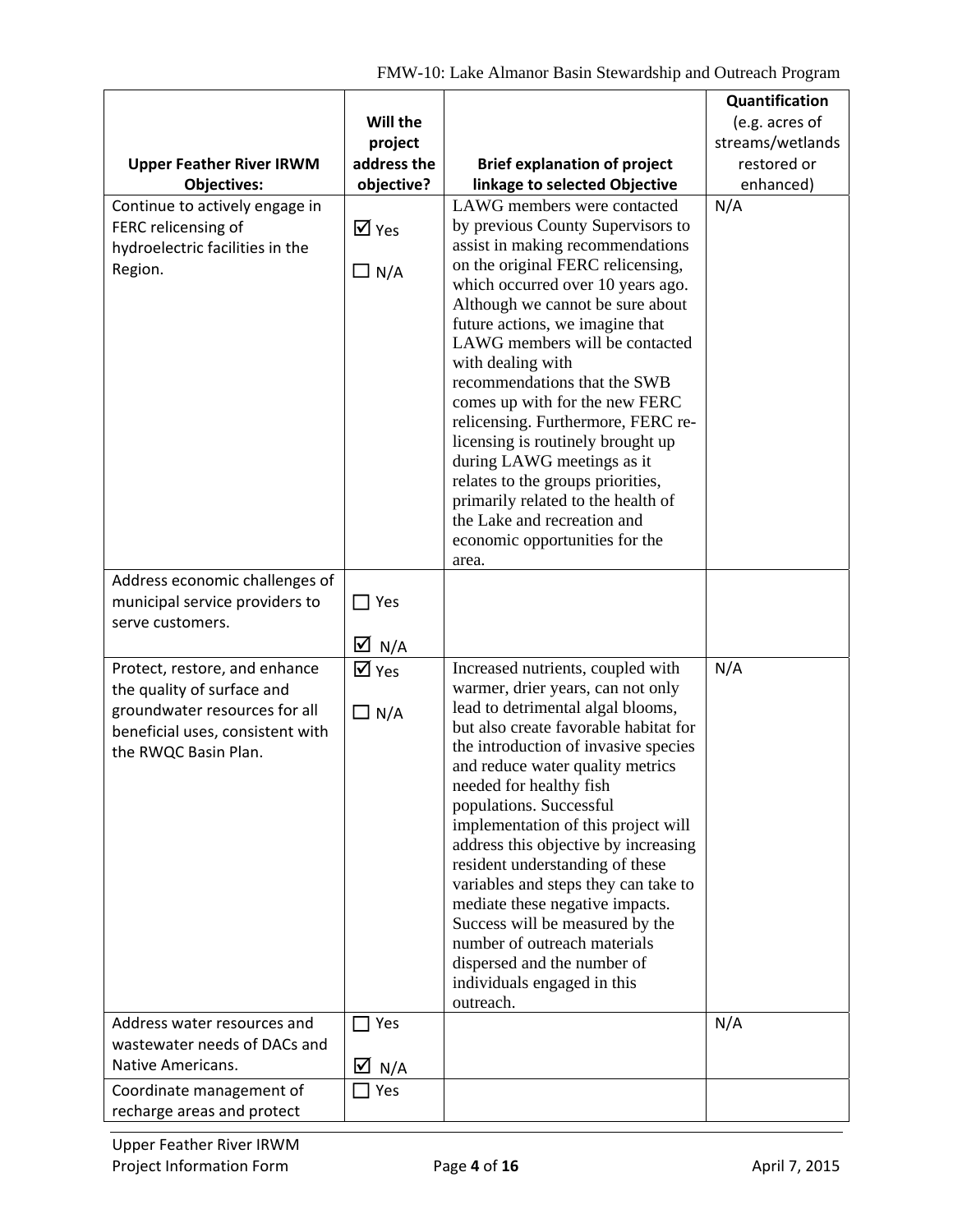|                                                           |                             |                                                                         | Quantification   |
|-----------------------------------------------------------|-----------------------------|-------------------------------------------------------------------------|------------------|
|                                                           | Will the                    |                                                                         | (e.g. acres of   |
|                                                           | project                     |                                                                         | streams/wetlands |
| <b>Upper Feather River IRWM</b>                           | address the                 | <b>Brief explanation of project</b>                                     | restored or      |
| <b>Objectives:</b>                                        | objective?                  | linkage to selected Objective                                           | enhanced)        |
| groundwater resources.                                    | $\overline{M}$ N/A          |                                                                         |                  |
| Improve coordination of land                              | $\sqsupset$ Yes             |                                                                         |                  |
| use and water resources                                   |                             |                                                                         |                  |
| planning.                                                 | $\overline{\Delta}$ N/A     |                                                                         |                  |
| Maximize agricultural,                                    | Yes                         |                                                                         |                  |
| environmental and municipal                               |                             |                                                                         |                  |
| water use efficiency.                                     | $\overline{M}$ N/A          |                                                                         |                  |
| Effectively address climate                               | $\overline{\mathsf{M}}$ Yes | Warming temperatures and drier                                          | N/A              |
| change adaptation and/or                                  |                             | years exacerbate many of the                                            |                  |
| mitigation in water resources                             | $\Box$ N/A                  | negative anthropogenic influences                                       |                  |
| management.                                               |                             | on water health. By engaging<br>community members and                   |                  |
|                                                           |                             | promoting their role as critical                                        |                  |
|                                                           |                             | stewards of these waterways, we                                         |                  |
|                                                           |                             | take a proactive role in mitigating                                     |                  |
|                                                           |                             | some of the projected negative                                          |                  |
|                                                           |                             | effects on lake health as a result of                                   |                  |
|                                                           |                             | climate change. Success will be                                         |                  |
|                                                           |                             | measured by the number of                                               |                  |
|                                                           |                             | outreach materials dispersed and<br>the number of individuals engaged   |                  |
|                                                           |                             | in this outreach.                                                       |                  |
| Improve efficiency and                                    | $\exists$ Yes               |                                                                         |                  |
| reliability of water supply and                           |                             |                                                                         |                  |
| other water-related                                       | $\overline{\Delta}$ N/A     |                                                                         |                  |
| infrastructure.                                           |                             |                                                                         |                  |
| Enhance public awareness and                              | $\overline{M}$ Yes          | This project directly addresses this                                    | N/A              |
| understanding of water                                    |                             | goal by engaging the public in                                          |                  |
| management issues and needs.                              | $\Box$ N/A                  | outreach activities geared towards<br>increased understanding of human- |                  |
|                                                           |                             | mediated impacts on water quality                                       |                  |
|                                                           |                             | and ecosystem health. We will                                           |                  |
|                                                           |                             | measure the effectiveness of these                                      |                  |
|                                                           |                             | efforts by the number outreach                                          |                  |
|                                                           |                             | activities, the number of                                               |                  |
|                                                           |                             | individuals engaged in outreach                                         |                  |
|                                                           |                             | activities, and the number of                                           |                  |
|                                                           | $\Box$ Yes                  | outreach materials dispersed.                                           |                  |
| Address economic challenges of<br>agricultural producers. |                             |                                                                         |                  |
|                                                           | $\boxtimes$ N/A             |                                                                         |                  |
| Work with counties/                                       |                             | Sierra Institute has a long and                                         | N/A              |
| communities/groups to make                                | $\triangledown$ Yes         | robust history of receiving and                                         |                  |
| sure staff capacity exists for                            | $\Box$ N/A                  | effectively utilizing large grant                                       |                  |
| actual administration and                                 |                             | dollars. Sierra Institute will                                          |                  |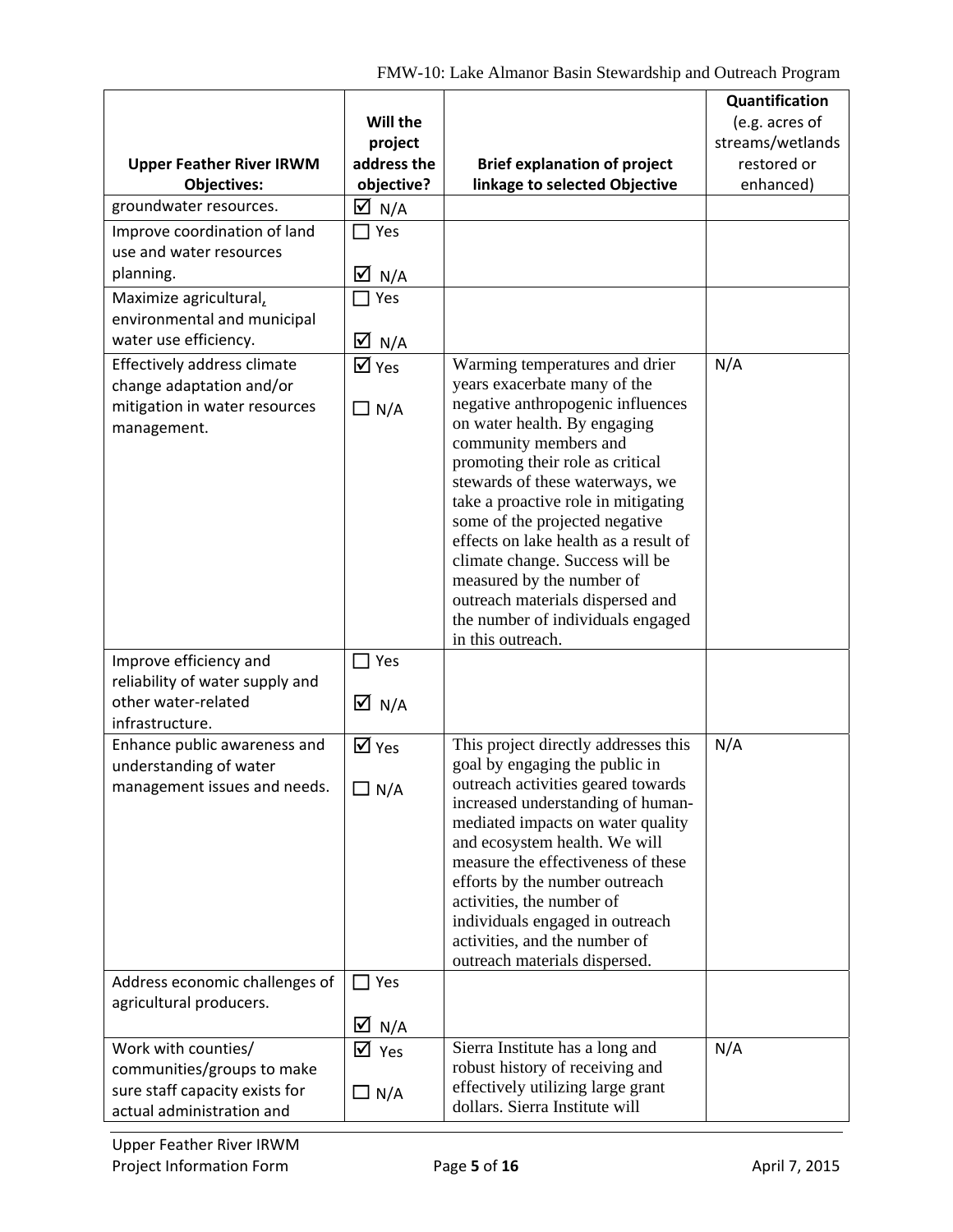FMW-10: Lake Almanor Basin Stewardship and Outreach Program

|                                 |             |                                     | Quantification   |
|---------------------------------|-------------|-------------------------------------|------------------|
|                                 | Will the    |                                     | (e.g. acres of   |
|                                 | project     |                                     | streams/wetlands |
| <b>Upper Feather River IRWM</b> | address the | <b>Brief explanation of project</b> | restored or      |
| <b>Objectives:</b>              | objective?  | linkage to selected Objective       | enhanced)        |
| implementation of grant         |             | facilitate LAWG in administering    |                  |
| funding.                        |             | any financial support awarded to    |                  |
|                                 |             | promote watershed stewardship       |                  |
|                                 |             | through outreach activities, and    |                  |
|                                 |             | success will be measured by         |                  |
|                                 |             | successful implementation and       |                  |
|                                 |             | reporting of grant activities after |                  |
|                                 |             | awards are received.                |                  |

If no objectives are addressed, describe how the project relates to a challenge or opportunity for the Region:

N/A

## **IV. PROJECT IMPACTS AND BENEFITS**

Please provide a summary of the expected project benefits and impacts in the table below or check N/A if not applicable; **do no leave a blank cell.** Note that DWR encourages multi‐benefit projects.

|                                                 | If applicable, describe benefits or impacts of the project with respect to: |                                               |  |
|-------------------------------------------------|-----------------------------------------------------------------------------|-----------------------------------------------|--|
| <b>Native American Tribal Communities</b><br>а. |                                                                             | Many of these water bodies represent          |  |
|                                                 | $\Box$ N/A                                                                  | sacred places to the native Maidu people      |  |
|                                                 |                                                                             | of the Almanor Basin. LAWG members            |  |
|                                                 |                                                                             | include a tribal representative, who will     |  |
|                                                 |                                                                             | provide opinions and suggestions on           |  |
|                                                 |                                                                             | where and when to incorporate                 |  |
|                                                 |                                                                             | information on Maidu culture and history,     |  |
|                                                 |                                                                             | including traditional stewardship practices   |  |
|                                                 |                                                                             | and how these may be utilized by local        |  |
|                                                 |                                                                             | landowners in efforts to be better            |  |
|                                                 |                                                                             | stewards. Furthermore, we will explore        |  |
|                                                 |                                                                             | opportunities to have outreach activities     |  |
|                                                 |                                                                             | include presentations by the Maidu where      |  |
|                                                 |                                                                             | appropriate. Encouraging watershed            |  |
|                                                 |                                                                             | stewardship by residents and visitors and     |  |
|                                                 |                                                                             | increasing their understanding of the role    |  |
|                                                 |                                                                             | of traditional ecological practices will help |  |
|                                                 |                                                                             | protect these culturally significant places   |  |
|                                                 |                                                                             | and promote the historic and culture          |  |
|                                                 |                                                                             | resources that are rife in and around these   |  |
|                                                 |                                                                             | water bodies.                                 |  |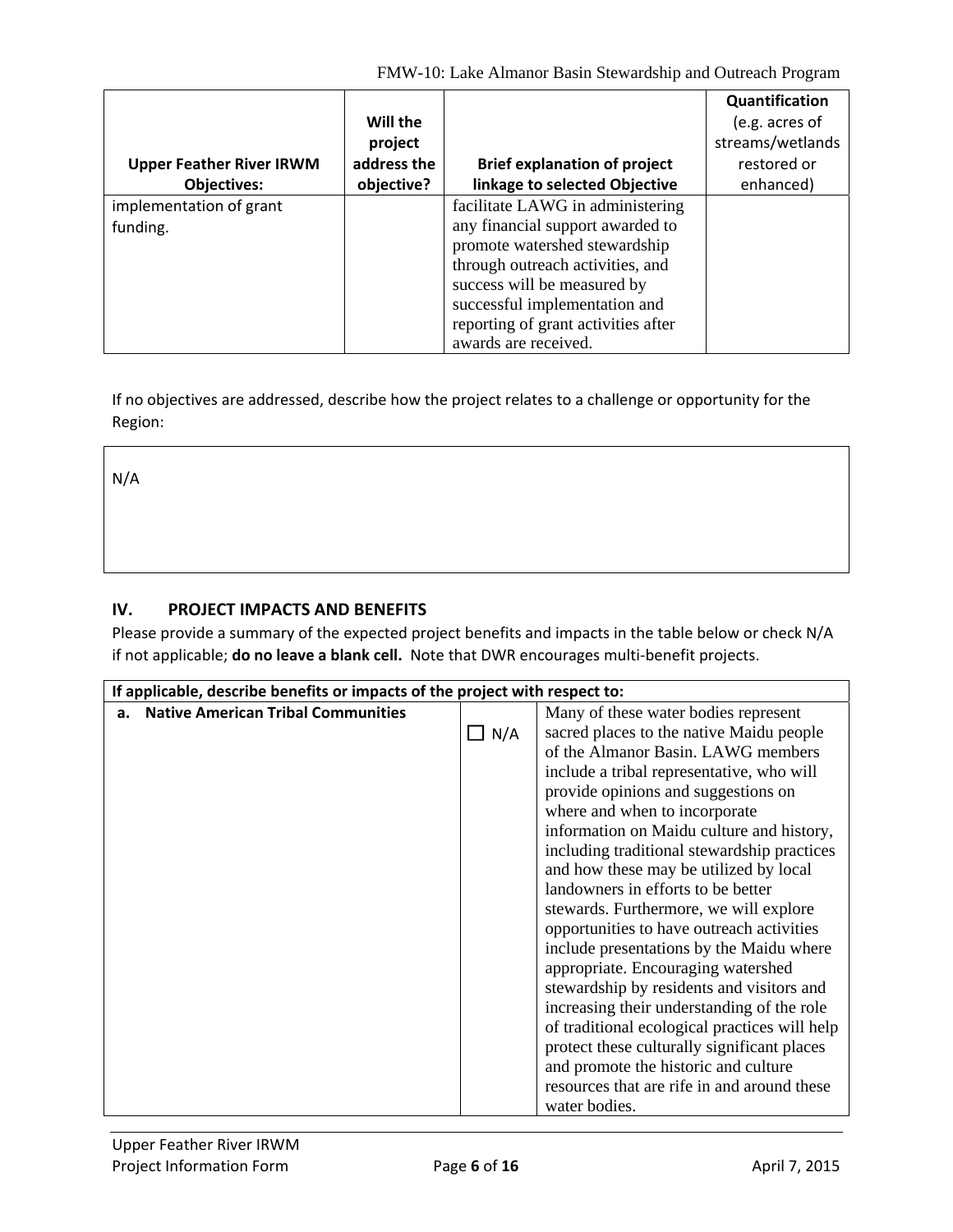| b. Disadvantaged Communities <sup>1</sup>       | $\Box$ N/A         | DACs populate the area around Lake<br>Almanor (including Canyondam,<br>Prattville, Chester and the upper reaches<br>of the Peninsula) as well as those closest<br>to Mountain Meadows Reservoir<br>(Westwood and Clear Creek). These<br>DACs are characterized by struggling<br>economies, some of which rely solely on<br>dollars brought in by recreation-based<br>tourism in the area. This program helps<br>protect these fragile economies by<br>promoting watershed stewardship efforts<br>by residents and visitors, ensuring that<br>these water bodies remain a desirable<br>destination for tourism rather than<br>succumbing to water-quality related<br>economic crashes such as those seen<br>around Clear Lake in Lake County.<br>Furthermore, by providing outreach<br>materials directly geared towards members<br>of DACs, we empower these individuals<br>by giving them tools (through education)<br>to become champions of their ecosystems<br>and directly apply this new knowledge to<br>improving water quality. |
|-------------------------------------------------|--------------------|-----------------------------------------------------------------------------------------------------------------------------------------------------------------------------------------------------------------------------------------------------------------------------------------------------------------------------------------------------------------------------------------------------------------------------------------------------------------------------------------------------------------------------------------------------------------------------------------------------------------------------------------------------------------------------------------------------------------------------------------------------------------------------------------------------------------------------------------------------------------------------------------------------------------------------------------------------------------------------------------------------------------------------------------|
| <b>Environmental Justice</b> <sup>2</sup><br>c. |                    | The native Maidu people of the Almanor                                                                                                                                                                                                                                                                                                                                                                                                                                                                                                                                                                                                                                                                                                                                                                                                                                                                                                                                                                                                  |
|                                                 | $\Box$ N/A         | Basin have been historically shortchanged<br>and overlooked in environmental policies,<br>with important cultural and economic<br>resources pushed aside in favor of the<br>initiatives of large, private and public<br>entities. An outreach program geared<br>toward protecting the health and quality of<br>local water bodies and adjacent habitat<br>help protect areas that provide ecological<br>and cultural resources for these native<br>inhabitants. Furthermore, the Maidu are<br>receiving land easements as a result of<br>PG&E settlements, providing land<br>adjacent to these water bodies. Although<br>proper stewardship of these areas by the<br>Maidu is not in question, promoting more<br>awareness and better stewardship by<br>residents and visitors helps promote<br>overall watershed health, and thereby<br>mitigating negative impacts that might<br>otherwise have been felt on areas adjacent<br>to Maidu-managed land.                                                                                 |
| <b>Drought Preparedness</b><br>d.               |                    |                                                                                                                                                                                                                                                                                                                                                                                                                                                                                                                                                                                                                                                                                                                                                                                                                                                                                                                                                                                                                                         |
|                                                 | $\overline{M}$ N/A | N/A                                                                                                                                                                                                                                                                                                                                                                                                                                                                                                                                                                                                                                                                                                                                                                                                                                                                                                                                                                                                                                     |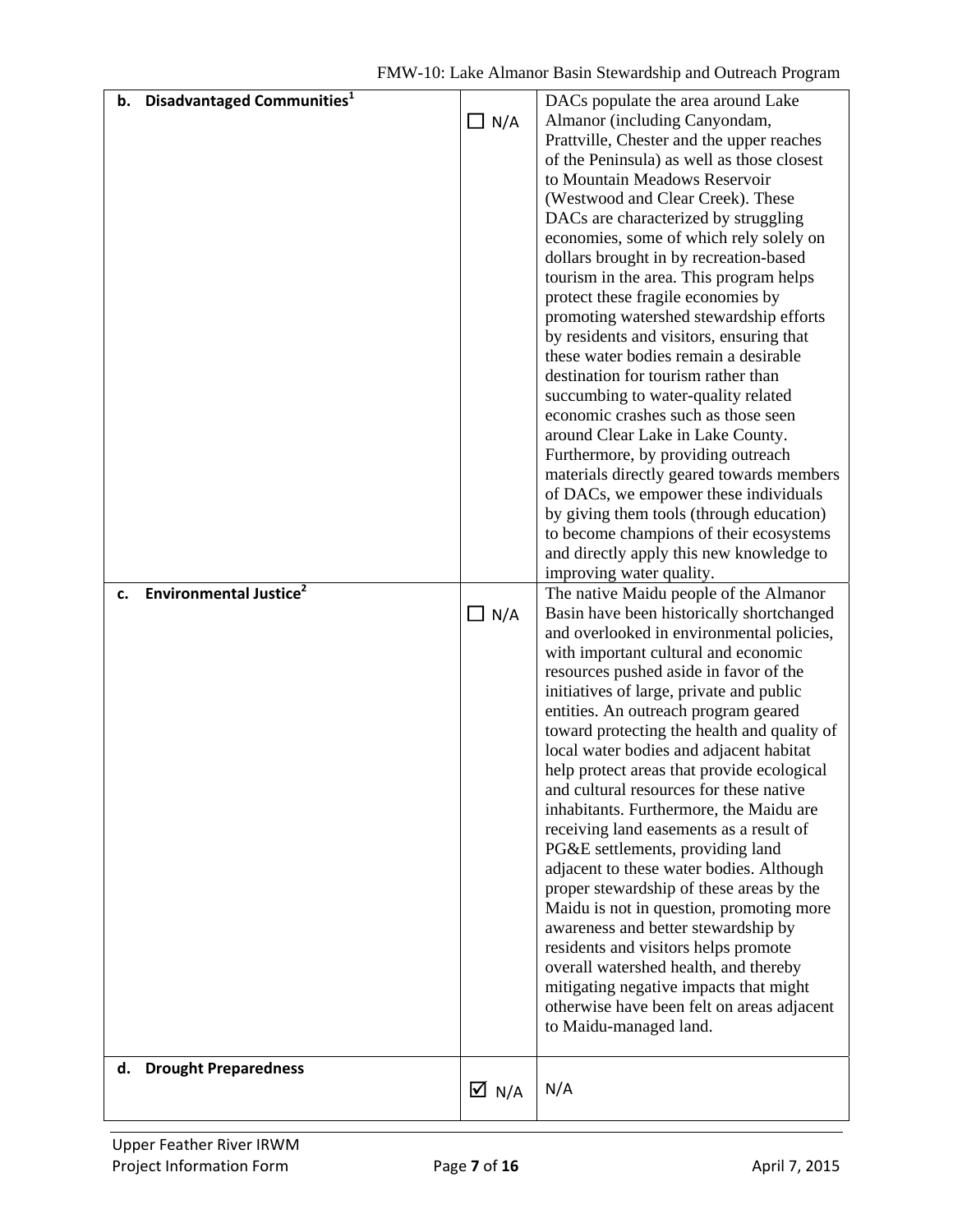|    | e. Assist the region in adapting to effects of<br>climate change <sup>3</sup>                  | $\Box$ N/A                  | Lake health issues are exacerbated by<br>climate change and have been evidenced<br>by the water quality monitoring done by<br>the Lake Almanor Watershed Group (Lake<br>Almanor Water Quality Report 2015).<br>Warmer temperatures and decreased water<br>quantity have negative influences on fish<br>habitat, which are further impacted by<br>nutrient deposition and invasive species.<br>Mitigating the input of non-point nutrient<br>sources and educating residents on<br>problematic invasive species will slow<br>down the deterioration of water quality<br>compared to if measures were not taken.<br>Furthermore, outreach activities will<br>involve increasing resident and visitor<br>awareness and understanding of the<br>impacts of climate change and the<br>interaction between these variables and<br>their own actions. |
|----|------------------------------------------------------------------------------------------------|-----------------------------|------------------------------------------------------------------------------------------------------------------------------------------------------------------------------------------------------------------------------------------------------------------------------------------------------------------------------------------------------------------------------------------------------------------------------------------------------------------------------------------------------------------------------------------------------------------------------------------------------------------------------------------------------------------------------------------------------------------------------------------------------------------------------------------------------------------------------------------------|
| f. | Generation or reduction of greenhouse gas                                                      |                             |                                                                                                                                                                                                                                                                                                                                                                                                                                                                                                                                                                                                                                                                                                                                                                                                                                                |
|    | emissions (e.g. green technology)                                                              | $\overline{\mathsf{M}}$ N/A | N/A                                                                                                                                                                                                                                                                                                                                                                                                                                                                                                                                                                                                                                                                                                                                                                                                                                            |
|    |                                                                                                |                             |                                                                                                                                                                                                                                                                                                                                                                                                                                                                                                                                                                                                                                                                                                                                                                                                                                                |
| g. | Other expected impacts or benefits that                                                        |                             | N/A                                                                                                                                                                                                                                                                                                                                                                                                                                                                                                                                                                                                                                                                                                                                                                                                                                            |
|    | are not already mentioned elsewhere                                                            | $\boxtimes$ N/A             |                                                                                                                                                                                                                                                                                                                                                                                                                                                                                                                                                                                                                                                                                                                                                                                                                                                |
|    | $14$ A Disadvantaged Community is defined as a community with an annual median household (MHI) |                             |                                                                                                                                                                                                                                                                                                                                                                                                                                                                                                                                                                                                                                                                                                                                                                                                                                                |

 $<sup>1</sup>$  A Disadvantaged Community is defined as a community with an annual median household (MHI)</sup> income that is less than 80 percent of the Statewide annual MHI. DWR's DAC mapping is available on the UFR website (http://featherriver.org/maps/) .

 $2$  Environmental Justice is defined as the fair treatment of people of all races, cultures, and incomes with respect to the development, adoption, implementation and enforcement of environmental laws, regulations and policies. An example of environmental justice benefit would be to improve conditions (e.g. water supply, flooding, sanitation) in an area of racial minorities.

<sup>3</sup> Climate change effects are likely to include increased flooding, extended drought, and associated secondary effects such as increased wildfire risk, erosion, and sedimentation.

DWR encourages multiple benefit projects that address one or more of the following elements (PRC §75026(a). Indicate which elements are addressed by your project.

| a.           | Water supply reliability, water<br>conservation, water use efficiency                                                                                        | Yes<br>$\overline{M}$ N/A                     | g. | Drinking water treatment and<br>distribution                                                                                                                    | $\Box$ Yes<br>$\overline{\Delta}$ N/A     |
|--------------|--------------------------------------------------------------------------------------------------------------------------------------------------------------|-----------------------------------------------|----|-----------------------------------------------------------------------------------------------------------------------------------------------------------------|-------------------------------------------|
|              | b. Stormwater capture, storage, clean-<br>up, treatment, management                                                                                          | $\sqsupset$ Yes<br>$\overline{\triangle}$ N/A | h. | Watershed protection and<br>management                                                                                                                          | $\overline{\mathsf{M}}$ Yes<br>$\Box$ N/A |
| $\mathsf{C}$ | Removal of invasive non-native<br>species, creation/enhancement of<br>wetlands, acquisition/ protection/<br>restoration of open space and<br>watershed lands | $\overline{\mathsf{M}}$ Yes<br>$\Box N/A$     |    | Contaminant and salt removal<br>through reclamation/desalting,<br>other treatment technologies and<br>conveyance of recycled water for<br>distribution to users | Yes<br>$\overline{M}$ N/A                 |
| d.           | Non-point source pollution                                                                                                                                   | $\overline{\mathsf{M}}$ Yes                   |    | Planning and implementation of                                                                                                                                  | Yes                                       |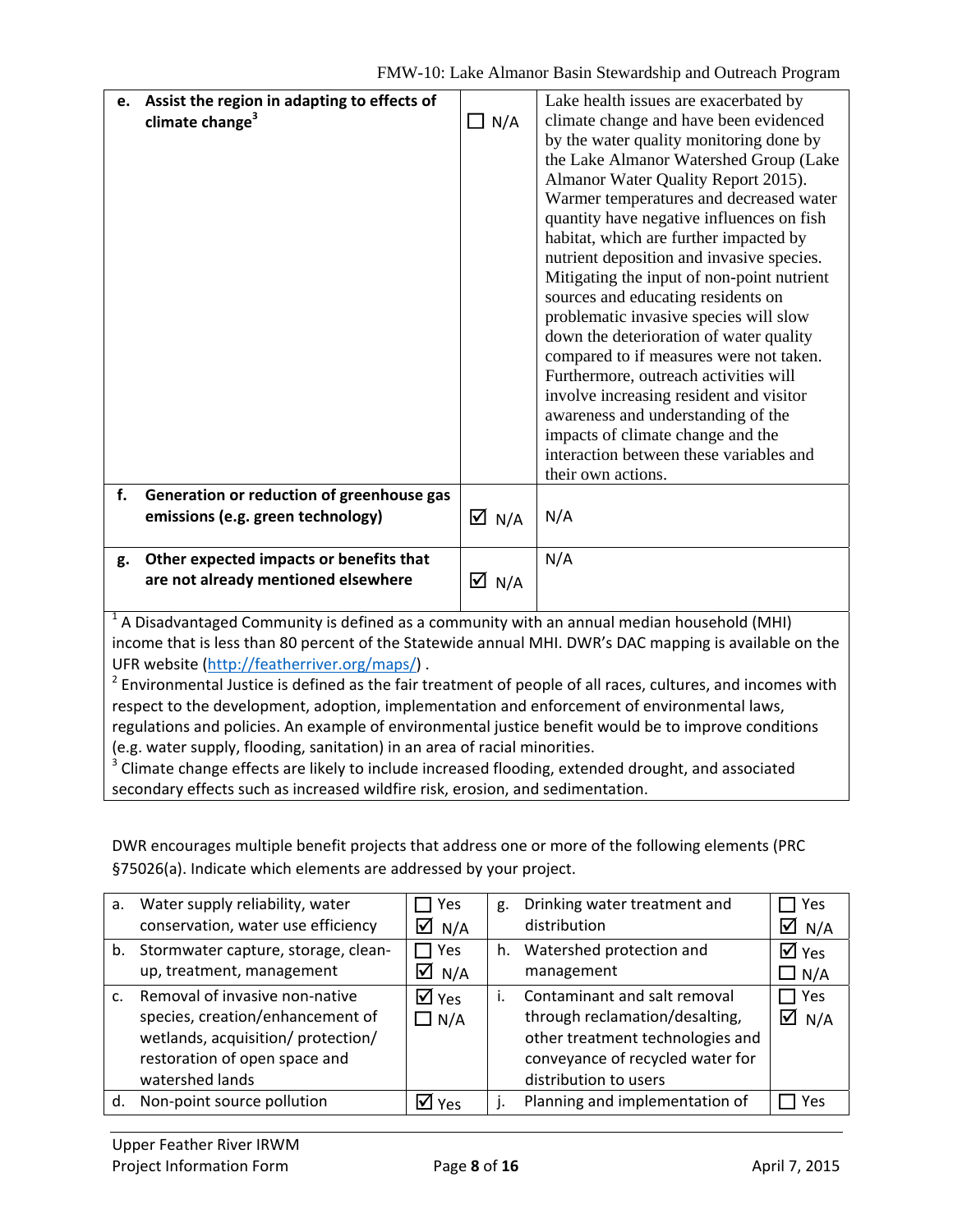FMW-10: Lake Almanor Basin Stewardship and Outreach Program

|    | reduction, management and       | ] N/A              |    | multipurpose flood management | $\overline{\triangle}$ N/A |
|----|---------------------------------|--------------------|----|-------------------------------|----------------------------|
|    | monitoring                      |                    |    | programs                      |                            |
| e. | Groundwater recharge and        | Yes                | k. | Ecosystem and fisheries       | $\boxtimes$ Yes            |
|    | management projects             | $\overline{M}$ N/A |    | restoration and protection    | $\Box$ N/A                 |
|    | Water banking, exchange,        | Yes                |    |                               |                            |
|    | reclamation, and improvement of | $\overline{M}$ N/A |    |                               |                            |
|    | water quality                   |                    |    |                               |                            |

### **V. RESOURCE MANAGEMENT STRATEGIES**

For each resource management strategy (RMS) employed by the project, provide a one to two sentence description in the table below of how the project incorporates the strategy. A description of the RMS can be found in Volume 2 of the 2013 California Water Plan (http://featherriver.org/2013-californiawater-plan-update/).

|                                                | <b>Will the Project</b>               |                                                                                                                                                                                                                                                                                                                                                                                                                                                                                   |
|------------------------------------------------|---------------------------------------|-----------------------------------------------------------------------------------------------------------------------------------------------------------------------------------------------------------------------------------------------------------------------------------------------------------------------------------------------------------------------------------------------------------------------------------------------------------------------------------|
|                                                | incorporate                           | Description of how RMS to be employed,                                                                                                                                                                                                                                                                                                                                                                                                                                            |
| <b>Resource Management Strategy</b>            | RMS?                                  | if applicable                                                                                                                                                                                                                                                                                                                                                                                                                                                                     |
| <b>Reduce Water Demand</b>                     |                                       |                                                                                                                                                                                                                                                                                                                                                                                                                                                                                   |
| Agricultural Water Use Efficiency              | ☑<br><b>No</b><br>Yes                 |                                                                                                                                                                                                                                                                                                                                                                                                                                                                                   |
| Urban water use efficiency                     | ☑<br><b>No</b><br>Yes                 |                                                                                                                                                                                                                                                                                                                                                                                                                                                                                   |
| Improve Flood Management                       |                                       |                                                                                                                                                                                                                                                                                                                                                                                                                                                                                   |
| Flood management                               | $\overline{M}$ No<br>Yes              |                                                                                                                                                                                                                                                                                                                                                                                                                                                                                   |
| Improve Operational Efficiency and Transfers   |                                       |                                                                                                                                                                                                                                                                                                                                                                                                                                                                                   |
| Conveyance - regional/local                    | $\overline{\mathsf{M}}$ No<br>Yes     |                                                                                                                                                                                                                                                                                                                                                                                                                                                                                   |
| System reoperation                             | $\overline{M}$ No<br>Yes              |                                                                                                                                                                                                                                                                                                                                                                                                                                                                                   |
| <b>Water transfers</b>                         | $\boxtimes$ No<br>Yes                 |                                                                                                                                                                                                                                                                                                                                                                                                                                                                                   |
| <b>Increase Water Supply</b>                   |                                       |                                                                                                                                                                                                                                                                                                                                                                                                                                                                                   |
| Conjunctive management                         | $\overline{M}$ No<br>Yes              |                                                                                                                                                                                                                                                                                                                                                                                                                                                                                   |
| <b>Precipitation Enhancement</b>               | $\boxtimes$ No<br>Yes                 |                                                                                                                                                                                                                                                                                                                                                                                                                                                                                   |
| Municipal recycled water                       | $\overline{\mathsf{M}}$ No<br>Yes     |                                                                                                                                                                                                                                                                                                                                                                                                                                                                                   |
| Surface storage - regional/local               | $\overline{\mathsf{M}}$ No<br>Yes     |                                                                                                                                                                                                                                                                                                                                                                                                                                                                                   |
| <b>Improve Water Quality</b>                   |                                       |                                                                                                                                                                                                                                                                                                                                                                                                                                                                                   |
| Drinking water treatment and<br>distribution   | $\Box$ Yes<br>$\boxtimes$ No          |                                                                                                                                                                                                                                                                                                                                                                                                                                                                                   |
| Groundwater remediation/aquifer<br>remediation | $\overline{M}$ No<br>$\Box$ Yes       |                                                                                                                                                                                                                                                                                                                                                                                                                                                                                   |
| Matching water quality to water use            | $\boxtimes$ No<br>Yes                 |                                                                                                                                                                                                                                                                                                                                                                                                                                                                                   |
| Pollution prevention                           | $\overline{\mathsf{M}}$ Yes $\Box$ No | This project addresses "Urban Impacts" and<br>"Climate Change" issues raised in the<br>California Water Plan. Through outreach<br>activities the project will directly address<br>urban impacts such as pollutant levels, surface<br>runoff and the sustainability and viability of<br>aquatic habitats by connecting with local<br>residents and visitors regarding their actions in<br>relation to these factors. Similarly, outreach<br>activities will involve addressing the |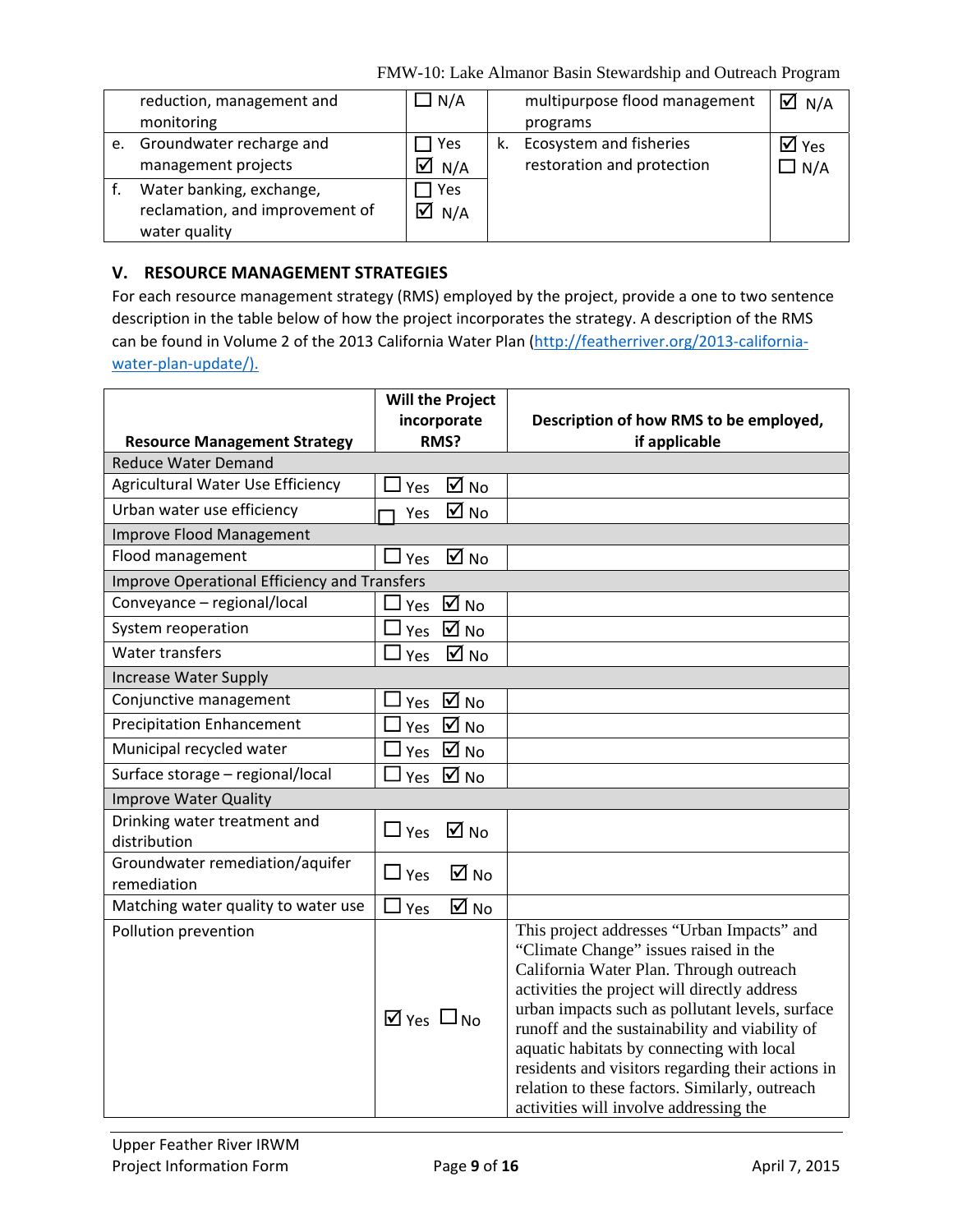FMW-10: Lake Almanor Basin Stewardship and Outreach Program

|                                        | <b>Will the Project</b>               |                                                                                                                                                                                                                                                                                                                                                                                                                                                                                                                                                                                                                                                                                                                                                                      |
|----------------------------------------|---------------------------------------|----------------------------------------------------------------------------------------------------------------------------------------------------------------------------------------------------------------------------------------------------------------------------------------------------------------------------------------------------------------------------------------------------------------------------------------------------------------------------------------------------------------------------------------------------------------------------------------------------------------------------------------------------------------------------------------------------------------------------------------------------------------------|
|                                        | incorporate                           | Description of how RMS to be employed,                                                                                                                                                                                                                                                                                                                                                                                                                                                                                                                                                                                                                                                                                                                               |
| <b>Resource Management Strategy</b>    | RMS?                                  | if applicable                                                                                                                                                                                                                                                                                                                                                                                                                                                                                                                                                                                                                                                                                                                                                        |
|                                        |                                       | connection between climate change and these<br>variables, and how what may seem like small<br>actions to residents and visitors may have large<br>influence on the ecosystem, particularly as<br>they are amplified as a result of changing<br>climates. Furthermore, outreach will include<br>the audience of visitors to marinas and<br>recreational boating facilities, specifically in<br>relation to aquatic invasive species.                                                                                                                                                                                                                                                                                                                                  |
| Salt and salinity management           | $\overline{M}$ No<br>$\sqcup$ Yes     |                                                                                                                                                                                                                                                                                                                                                                                                                                                                                                                                                                                                                                                                                                                                                                      |
| Urban storm water runoff<br>management | $\overline{M}$ Yes $\Box$ No          | This project addresses "Climate Change" and<br>"Misperception" issues raised in the California<br>Water Plan in association with Urban Storm<br>Water Runoff Management. There appears to<br>be a great deal of misunderstanding of the<br>impacts that fertilizer application, debris piling<br>and littering can have on water quality health,<br>particularly as a result of runoff and<br>consequent deposition into water bodies. This<br>project will address this issue by conducting<br>outreach activities to raise awareness about<br>these relationships, and the actual impact that<br>these variables can have on water and<br>ecosystem health. Furthermore, activities will<br>address the connection between climate<br>changes and these variables. |
| Practice Resource Stewardship          |                                       |                                                                                                                                                                                                                                                                                                                                                                                                                                                                                                                                                                                                                                                                                                                                                                      |
| Agricultural land stewardship          | $\overline{M}$ No<br>Yes              |                                                                                                                                                                                                                                                                                                                                                                                                                                                                                                                                                                                                                                                                                                                                                                      |
| Ecosystem restoration                  | $\overline{\mathsf{M}}$ No<br>Yes     |                                                                                                                                                                                                                                                                                                                                                                                                                                                                                                                                                                                                                                                                                                                                                                      |
| Forest management                      | $\boxtimes$ No<br>Yes                 |                                                                                                                                                                                                                                                                                                                                                                                                                                                                                                                                                                                                                                                                                                                                                                      |
| Land use planning and management       | $\boxtimes$ No<br>Yes                 |                                                                                                                                                                                                                                                                                                                                                                                                                                                                                                                                                                                                                                                                                                                                                                      |
| Recharge area protection               | $\overline{\mathsf{M}}$ No<br>Yes     |                                                                                                                                                                                                                                                                                                                                                                                                                                                                                                                                                                                                                                                                                                                                                                      |
| Sediment management                    | $\overline{\mathsf{M}}$ No<br>Yes     |                                                                                                                                                                                                                                                                                                                                                                                                                                                                                                                                                                                                                                                                                                                                                                      |
| Watershed management                   | $\overline{M}$ No<br>Yes              |                                                                                                                                                                                                                                                                                                                                                                                                                                                                                                                                                                                                                                                                                                                                                                      |
| People and Water                       |                                       |                                                                                                                                                                                                                                                                                                                                                                                                                                                                                                                                                                                                                                                                                                                                                                      |
| <b>Economic incentives</b>             | $\exists$ Yes $\,\boxdot$ No          |                                                                                                                                                                                                                                                                                                                                                                                                                                                                                                                                                                                                                                                                                                                                                                      |
| Outreach and engagement                | $\overline{\mathsf{M}}$ Yes $\Box$ No | This project addresses the Outreach and<br>Engagement component of the CA Water Plan<br>by directly involving the public in outreach<br>activities associated with human-mediated<br>nutrient deposition, invasive species, and the<br>influence of climate change on water health<br>and quality.                                                                                                                                                                                                                                                                                                                                                                                                                                                                   |
| Water and culture                      | $\boxtimes$ Yes $\Box$ No             | This project addresses the Water and Culture<br>component of the CA Water Plan by protecting<br>water and habitat resources important to native                                                                                                                                                                                                                                                                                                                                                                                                                                                                                                                                                                                                                      |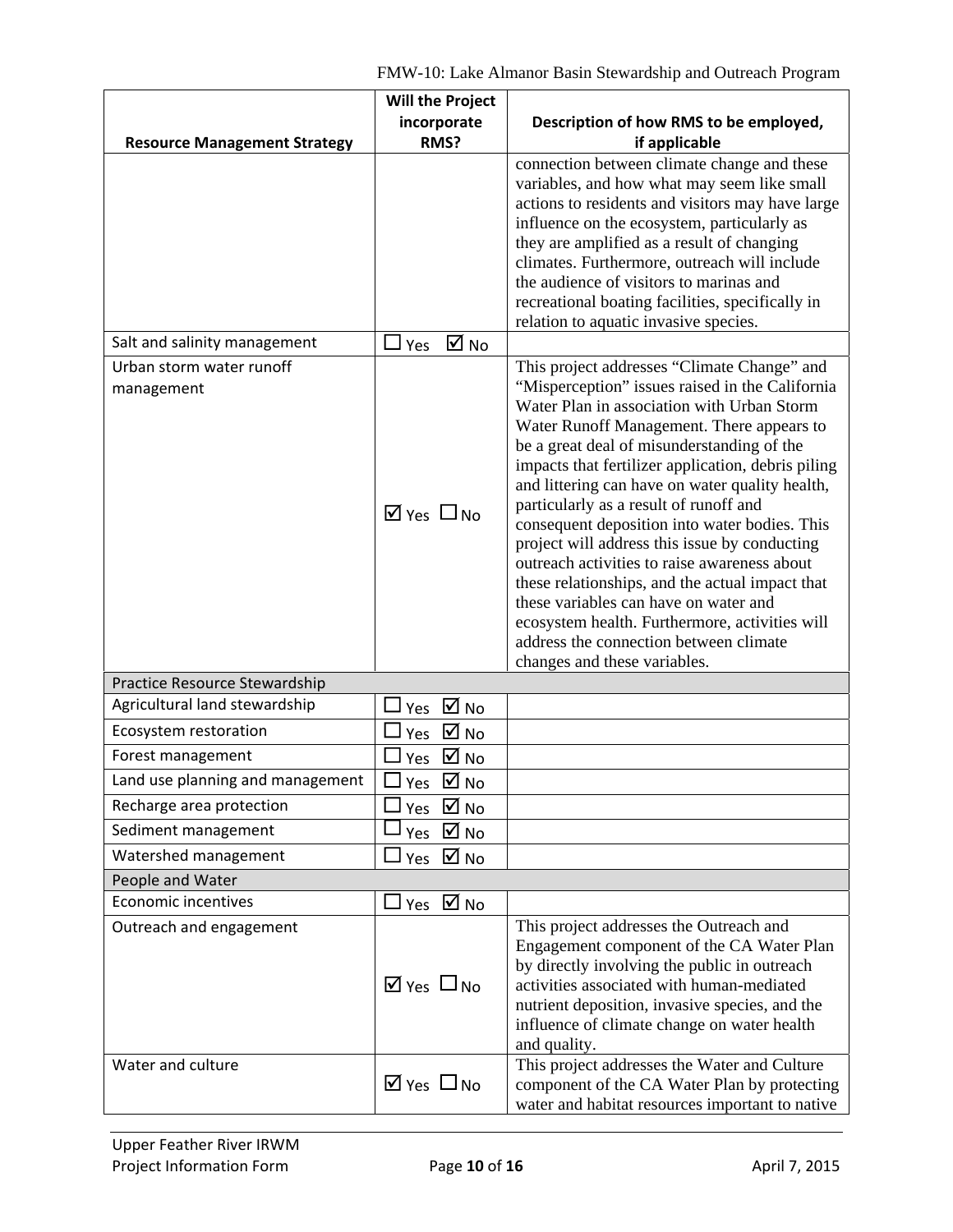|                                     | <b>Will the Project</b>      |                                                                                                                                                                                                                                                                                                                                                                                                                                                                                                                                                                                                                                                                                                                                                                                                                                                                                                                             |
|-------------------------------------|------------------------------|-----------------------------------------------------------------------------------------------------------------------------------------------------------------------------------------------------------------------------------------------------------------------------------------------------------------------------------------------------------------------------------------------------------------------------------------------------------------------------------------------------------------------------------------------------------------------------------------------------------------------------------------------------------------------------------------------------------------------------------------------------------------------------------------------------------------------------------------------------------------------------------------------------------------------------|
|                                     | incorporate                  | Description of how RMS to be employed,                                                                                                                                                                                                                                                                                                                                                                                                                                                                                                                                                                                                                                                                                                                                                                                                                                                                                      |
| <b>Resource Management Strategy</b> | RMS?                         | if applicable                                                                                                                                                                                                                                                                                                                                                                                                                                                                                                                                                                                                                                                                                                                                                                                                                                                                                                               |
|                                     |                              | Maidu people by directly involving the public<br>in outreach activities associated with<br>mitigating human-mediated nutrient<br>deposition, invasive species, and the influence<br>of climate change on water health and quality.<br>As mentioned above, LAWG members include<br>a Maidu Tribal representative, who will<br>assistant with outreach material generation.<br>Through Maidu participation, we will promote<br>using traditional knowledge and practices to<br>better sustain and integrate water management<br>and provide models of sustainability, which<br>local residents can incorporate into their own                                                                                                                                                                                                                                                                                                 |
| Water-dependent recreation          | $\overline{M}$ Yes $\Box$ No | stewardship activities related to the watershed.<br>This project addresses the Water-dependent<br>Recreation component of the CA Water Plan<br>through education on the public's role in<br>protecting water quality and recreational<br>opportunities. Specifically, this will be<br>accomplished by educating residents and<br>businesses, as well as local youth, about<br>outdoor ethics, preserving and protecting<br>resources, and taking an active role in<br>watershed stewardship. Although there are<br>resources that LAWG makes available to the<br>public related to current water quality issues,<br>such as through the Annual Water Quality<br>Reports, this project will work to explain water<br>quality and stewardship issues in a way that is<br>more compelling, comprehensible, and<br>accessible to the general public, therefore<br>making those involved in outreach activities<br>more engaged. |
| Wastewater/NPDES                    | $\Box$ Yes $\Box$ No         |                                                                                                                                                                                                                                                                                                                                                                                                                                                                                                                                                                                                                                                                                                                                                                                                                                                                                                                             |

Other RMS addressed and explanation:

 $\rm N/A$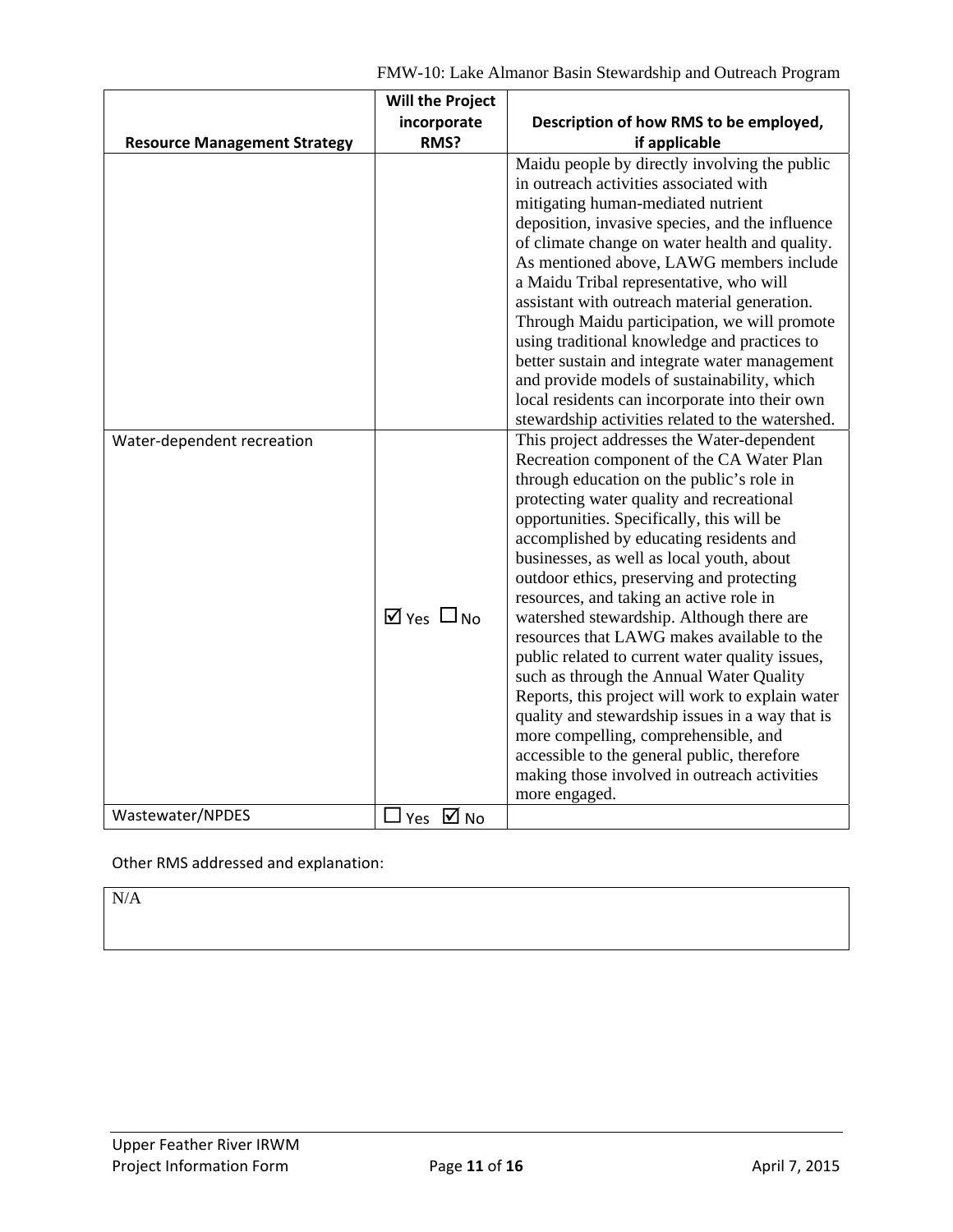### **VI. PROJECT COST AND FINANCING**

Please provide any estimates of project cost, sources of funding, and operation and maintenance costs, as well as the source of the project cost in the table below.

|    |                                                                   | <b>PROJECT BUDGET</b>      |                                                                               |                                                                                          |                   |
|----|-------------------------------------------------------------------|----------------------------|-------------------------------------------------------------------------------|------------------------------------------------------------------------------------------|-------------------|
|    |                                                                   |                            |                                                                               |                                                                                          |                   |
|    | $\overline{M}$ No<br>Project serves a need of a DAC?: $\Box$ Yes  |                            |                                                                               |                                                                                          |                   |
|    | Funding Match Waiver request?: ⊔ Yes                              | $\overline{\mathsf{M}}$ No |                                                                               |                                                                                          |                   |
|    |                                                                   |                            | <b>Cost Share:</b>                                                            |                                                                                          |                   |
|    |                                                                   |                            | <b>Non-State</b>                                                              | <b>Cost Share:</b>                                                                       |                   |
|    |                                                                   | Requested                  | <b>Fund Source*</b>                                                           | <b>Other State</b>                                                                       |                   |
|    |                                                                   | Grant                      | (Funding                                                                      | <b>Fund</b>                                                                              |                   |
|    | Category                                                          | Amount                     | Match)                                                                        | Source*                                                                                  | <b>Total Cost</b> |
| a. | <b>Direct Project Administration</b>                              | \$139,224                  |                                                                               | \$25,000 Lake<br>Almanor Water<br>Quality<br>Monitoring                                  |                   |
|    |                                                                   |                            |                                                                               | \$8,000 Sierra<br>Nevada<br>Conservancy<br><b>Water Trails</b><br>Grant<br>(dependent on |                   |
| b. | <b>Land Purchase/Easement</b>                                     |                            |                                                                               |                                                                                          |                   |
| c. | <b>Planning/Design/Engineering</b><br>/ Environmental             |                            |                                                                               |                                                                                          |                   |
| d. | Construction/Implementation                                       |                            |                                                                               |                                                                                          |                   |
| e. | <b>Environmental Compliance/</b><br><b>Mitigation/Enhancement</b> |                            |                                                                               |                                                                                          |                   |
| f. | <b>Construction Administration</b>                                |                            |                                                                               |                                                                                          |                   |
| g. | <b>Other Costs</b>                                                | \$3,000                    |                                                                               |                                                                                          |                   |
| h. | Construction/Implementation<br>Contingency                        |                            |                                                                               |                                                                                          |                   |
| i. | <b>Grand Total (Sum rows (a) through</b><br>(h) for each column)  | \$142,224                  |                                                                               | \$33,000                                                                                 | \$142,224         |
| j. | Can the Project be phased?                                        |                            | $\overline{\boxtimes}$ Yes $\Box$ No If yes, provide cost breakdown by phases |                                                                                          |                   |
|    |                                                                   | <b>Project Cost</b>        | <b>O&amp;M Cost</b>                                                           | <b>Description of Phase</b>                                                              |                   |
|    | Phase 1-                                                          | \$47,408                   |                                                                               | Development of outreach                                                                  |                   |
|    | Phase 2-                                                          | \$94,816                   |                                                                               | materials and strategy<br>Outreach implementation                                        |                   |
|    | Phase 3                                                           |                            |                                                                               |                                                                                          |                   |
|    | Phase 4                                                           |                            |                                                                               |                                                                                          |                   |
| k. | Explain how operation and maintenance costs will be               |                            |                                                                               | The Lake Almanor Watershed Group is a mostly                                             |                   |
|    | financed for the 20-year planning period for project              |                            |                                                                               | volunteer-driven organization addressing                                                 |                   |
|    | implementation (not grant funded).                                |                            |                                                                               | pressing community and environmental needs in                                            |                   |
|    |                                                                   |                            | the Almanor Basin. The dedicated work of the                                  |                                                                                          |                   |
|    |                                                                   |                            |                                                                               | group and community volunteers will maintain                                             |                   |
|    |                                                                   |                            |                                                                               | this project during the planning period.                                                 |                   |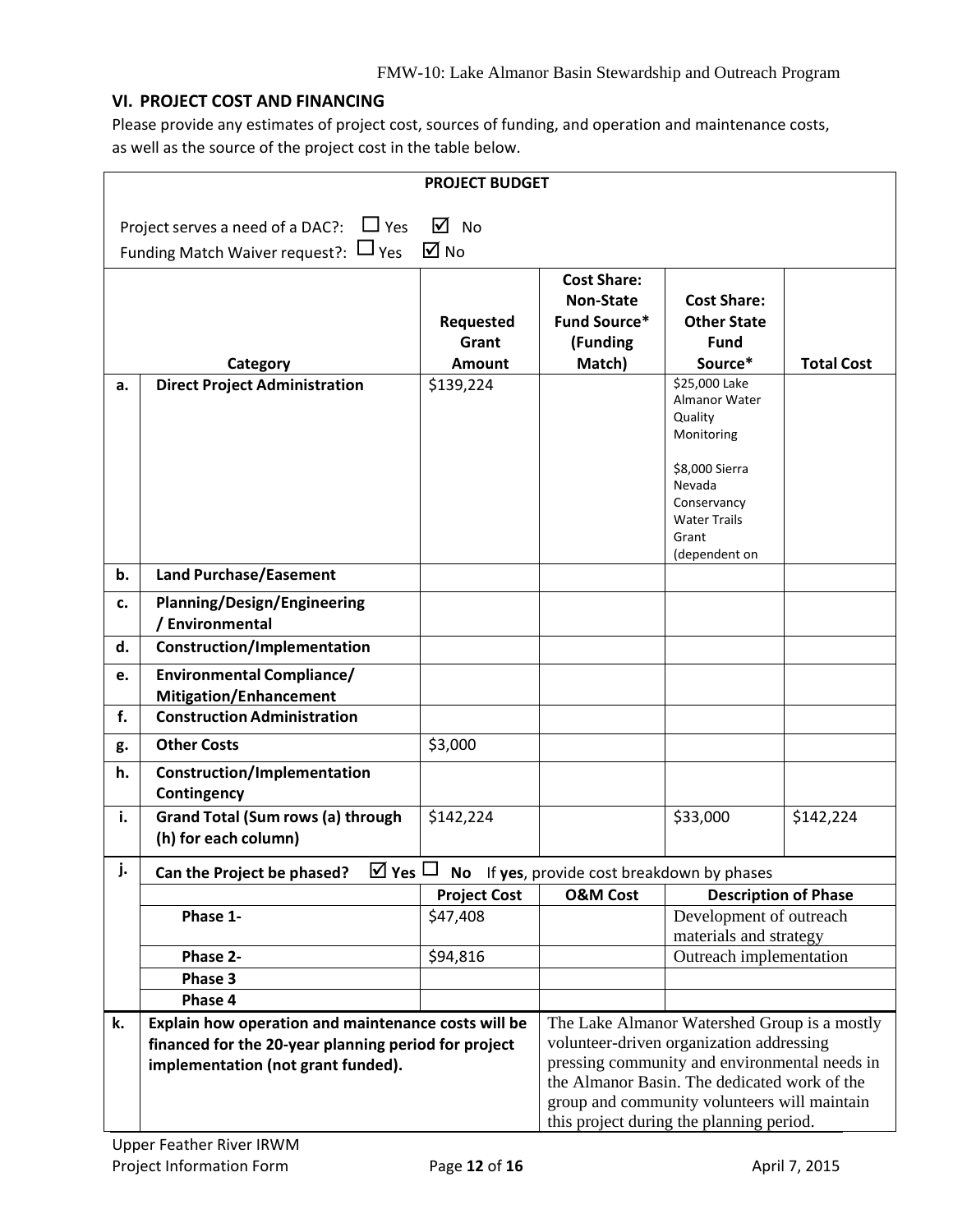|    | Has a Cost/Benefit analysis been completed?                                              | $\Box$ Yes $\Box$ No                                                                                                                                                                                                                                                                                                                                                                                                                                                                            |
|----|------------------------------------------------------------------------------------------|-------------------------------------------------------------------------------------------------------------------------------------------------------------------------------------------------------------------------------------------------------------------------------------------------------------------------------------------------------------------------------------------------------------------------------------------------------------------------------------------------|
| m. | Describe what impact there may be if the project is<br>not funded (300 words or less)    | Lake Almanor and surrounding water bodies are<br>already experiencing the negative impacts of<br>climate change and direct anthropogenic<br>activities on water quality and habitat health. If<br>direct measures are not taken to mediate human-<br>caused nutrient inputs, invasive species<br>introduction and establishment, and water<br>consumption, the negative effects on climate<br>change on these water bodies will continue to be<br>exacerbated, resulting in poor water quality, |
|    | *List all sources of funding.                                                            | reduced tourism and the consequent economic<br>impacts, and overall deterioration of watershed<br>health.                                                                                                                                                                                                                                                                                                                                                                                       |
|    | Note: See Project Development Manual, Exhibit B, for assistance in completing this table |                                                                                                                                                                                                                                                                                                                                                                                                                                                                                                 |

(http://featherriver.org/documents/).

## **VIII. PROJECT STATUS AND SCHEDULE**

Please provide a status of the project, level of completion as well as a description of the activities planned for each project stage. If unknown, enter **TBD**.

|                                 | <b>Check the</b><br>Current |                                               | <b>Description of</b>                                                                                                                                                                                                                                                                                             | Planned/            | Planned/<br><b>Actual</b> |
|---------------------------------|-----------------------------|-----------------------------------------------|-------------------------------------------------------------------------------------------------------------------------------------------------------------------------------------------------------------------------------------------------------------------------------------------------------------------|---------------------|---------------------------|
|                                 | Project                     |                                               | <b>Activities in Each</b>                                                                                                                                                                                                                                                                                         | <b>Actual Start</b> | <b>Completion</b>         |
| <b>Project Stage</b>            | <b>Stage</b>                | Completed?                                    | <b>Project Stage</b>                                                                                                                                                                                                                                                                                              | Date (mm/yr)        | Date (mm/yr)              |
| a. Assessment and<br>Evaluation | П                           | ☑<br>Yes<br>$\square$ No<br>$\Box$ N/A        | Creation of the Lake<br><b>Almanor Watershed</b><br>Plan (2009)<br>outlining needed<br>activities to maintain<br>and promote the<br>health of Lake<br>Almanor                                                                                                                                                     | December 2005       | April 2009                |
| b. Final Design                 | ☑                           | $\square$ Yes<br>$\boxtimes$ No<br>$\Box$ N/A | Creation of outreach<br>materials and<br>implementation of<br>outreach activities.<br>Specifically:<br>One State of the<br><b>Watershed Forums</b><br>held in year one<br>Completion of the<br>updated watershed<br>outreach plan within<br>one year<br>Sub-projects identified<br>and implemented in<br>year one | <b>TBD</b>          | <b>TBD</b>                |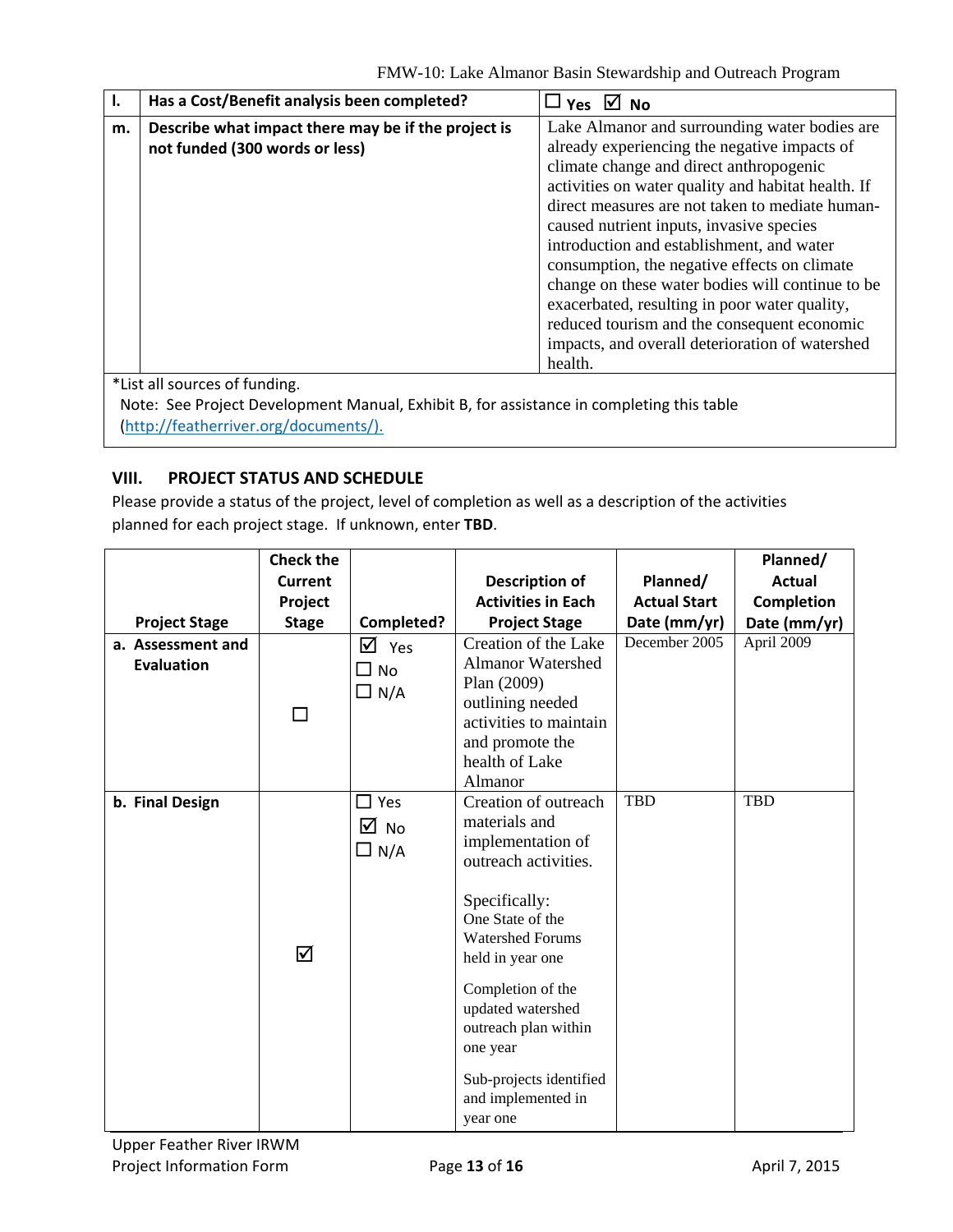|                                              |   |                            | Two State of the        |
|----------------------------------------------|---|----------------------------|-------------------------|
|                                              |   |                            | <b>Watershed Forums</b> |
|                                              |   |                            | held in year two        |
|                                              |   |                            | Implementation of       |
|                                              |   |                            | sub-projects in year    |
|                                              |   |                            | two                     |
|                                              |   |                            |                         |
|                                              |   |                            | Two State of the        |
|                                              |   |                            | <b>Watershed Forums</b> |
|                                              |   |                            | held in year three      |
|                                              |   |                            | Implementation of       |
|                                              |   |                            | sub-projects in year    |
|                                              |   |                            | three                   |
| c. Environmental                             |   | $\Box$ Yes                 |                         |
| <b>Documentation</b>                         | П | $\square$ No               |                         |
| (CEQA / NEPA)                                |   | $\overline{\triangle}$ N/A |                         |
| d. Permitting                                |   | $\Box$ Yes                 |                         |
|                                              | П | $\square$ No               |                         |
|                                              |   | $\overline{\triangle}$ N/A |                         |
| e. Construction                              |   | $\Box$ Yes                 |                         |
| <b>Contracting</b>                           | П | $\Box$ No                  |                         |
|                                              |   | $\overline{\triangle}$ N/A |                         |
| f. Construction                              |   | $\Box$ Yes                 |                         |
| Implementation                               | П | $\Box$ No                  |                         |
|                                              |   | $\overline{\boxtimes}$ N/A |                         |
| Provide explanation if more than one project |   |                            |                         |
| stage is checked as current status           |   |                            |                         |
|                                              |   |                            |                         |
|                                              |   |                            |                         |

# **IX. PROJECT TECHNICAL FEASIBILITY**

Please provide any related documents (date, title, author, and page numbers) that describe and confirm the technical feasibility of the project. See www.featherriver.org/catalog/index.php for documents gathered on the UFR Region.

| a. | List the adopted planning documents the proposed<br>project is consistent with or supported by (e.g. General<br>Plans, UWMPs, GWMPs, Water Master Plan, Habitat<br>Conservation Plans, TMDLs, Basin Plans, etc.). | <b>Upper Feather River IRWMP</b><br>California State Water Plan                                                                                                                                                                                                                                                                           |
|----|-------------------------------------------------------------------------------------------------------------------------------------------------------------------------------------------------------------------|-------------------------------------------------------------------------------------------------------------------------------------------------------------------------------------------------------------------------------------------------------------------------------------------------------------------------------------------|
|    | b. List technical reports and studies supporting the<br>feasibility of this project.                                                                                                                              | Lake Almanor Water Quality Report<br>$2015(2015)$ prepared by Dr. Gina<br>Johnston (CSU-Chico) and Scott<br>McReynolds (CA-DWR) for the Plumas<br>County Flood Control and Water<br><b>Conservation District and Lake Almanor</b><br>Watershed Advisory Group<br>2011 Lake Almanor Review: Survey of<br>Water Quality, Trend Analysis and |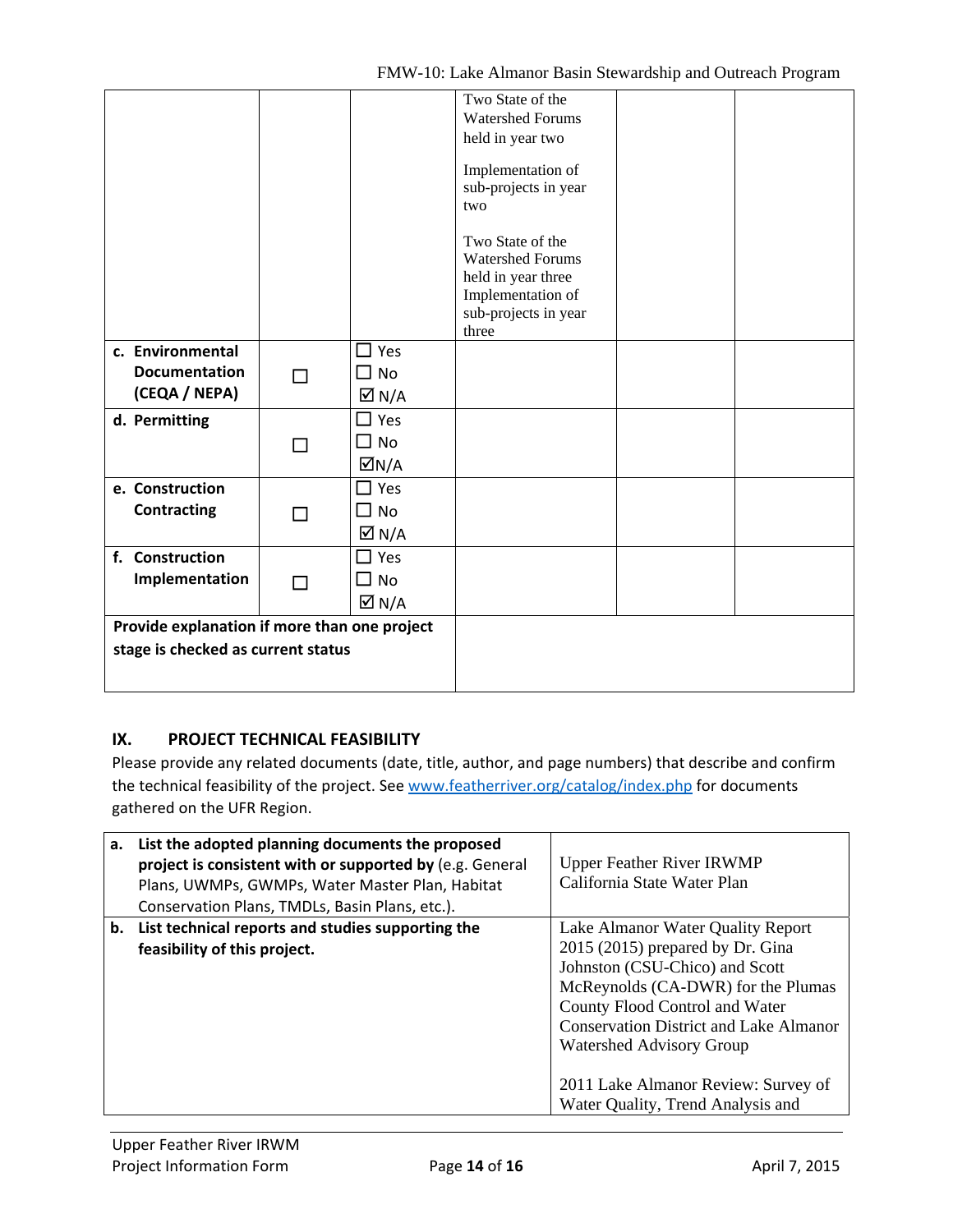|    |                                                         | Recommendations prepared by Sierra         |
|----|---------------------------------------------------------|--------------------------------------------|
|    |                                                         | Institute for Community and                |
|    |                                                         | Environment on behalf od the Almanor       |
|    |                                                         | <b>Basin Watershed Advisory Committee</b>  |
|    |                                                         |                                            |
|    |                                                         | Lake Almanor Watershed Management          |
|    |                                                         | Plan (2009) prepared by Sierra Institute   |
|    |                                                         |                                            |
|    |                                                         | for Community and Environment              |
|    |                                                         |                                            |
|    |                                                         | Lake Almanor Watershed Assessment          |
|    |                                                         | Report (2006) prepared by CH2MHill         |
|    |                                                         | and Earthworks Restoration, Inc. for the   |
|    |                                                         | Plumas County Flood Control and            |
|    |                                                         | <b>Water Conservation District</b>         |
|    |                                                         |                                            |
|    |                                                         | Lake Almanor Stakeholder Report: Key       |
|    |                                                         | issues in the Basin (2004) prepared by     |
|    |                                                         | Sierra Institute for Community and         |
|    |                                                         | Environment                                |
| c. | Concisely describe the scientific basis (e.g. how much  | Water quality monitoring at Lake           |
|    | research has been conducted) of the proposed project in | Almanor dates back to the 1960s, with      |
|    | 300 words or less.                                      | monitoring performed by various            |
|    |                                                         | groups, primarily California Department    |
|    |                                                         | of Water Resources, Pacific Gas and        |
|    |                                                         |                                            |
|    |                                                         | Electric, and the Lake Almanor             |
|    |                                                         | Watershed Group. A synthesis of the        |
|    |                                                         | available results is documented in the     |
|    |                                                         | 2011 Lake Almanor Review: Survey of        |
|    |                                                         | Water Quality, Trend Analysis and          |
|    |                                                         | Recommendations, prepared by Sierra        |
|    |                                                         | Institute for Community and                |
|    |                                                         | Environment on behalf of the Almanor       |
|    |                                                         | Basin Watershed Advisory Committee.        |
|    |                                                         | In this review there is a clear trend for  |
|    |                                                         | increased water temperature, decreased     |
|    |                                                         | dissolved oxygen, increases in total       |
|    |                                                         | phosphorus, and decreases in suitable      |
|    |                                                         | habitat for Salmonids. The Lake            |
|    |                                                         | <b>Almanor Water Quality Report 2015</b>   |
|    |                                                         | (2015) prepared by Dr. Gina Johnston       |
|    |                                                         | (CSU-Chico) and Scott McReynolds           |
|    |                                                         |                                            |
|    |                                                         | (CA-DWR) for the Plumas County             |
|    |                                                         | Flood Control and Water Conservation       |
|    |                                                         | District and Lake Almanor Watershed        |
|    |                                                         | Advisory Group confirms these trends,      |
|    |                                                         | and also showcases increased               |
|    |                                                         | populations of phytoplankton and           |
|    |                                                         | zooplankton, species that often result in  |
|    |                                                         | algal blooms. These results provide the    |
|    |                                                         | basis and elucidate the urgent need for    |
|    |                                                         | targeted and effective outreach activities |
|    |                                                         | to mediate any impacts where possible.     |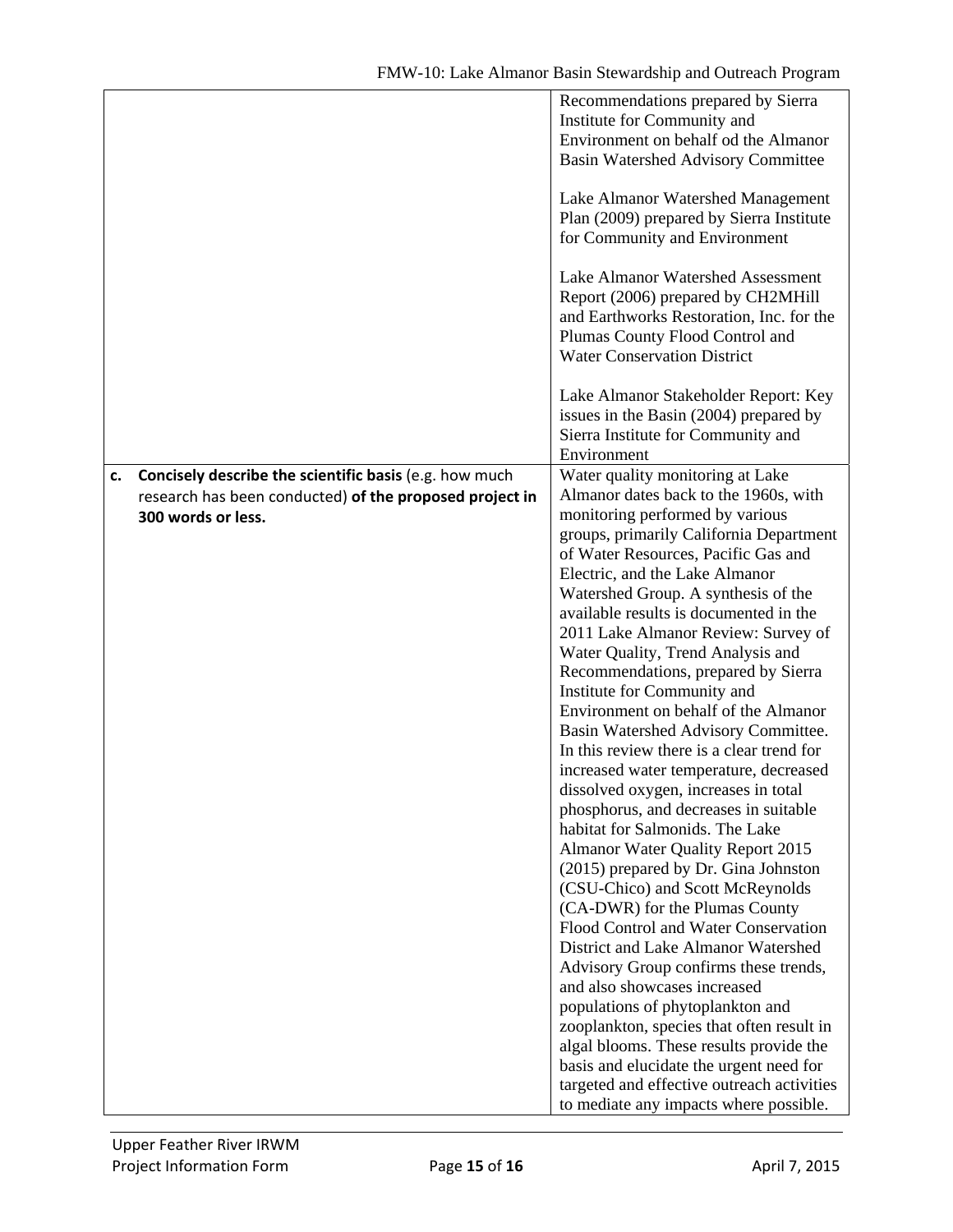Ť

| d.                                                                                                                                                                                                                                                                                                                                                                                                                                                                                 | Does the project implement green technology (e.g.<br>alternate forms of energy, recycled materials, LID<br>techniques, etc.). | $\Box$ Yes $\Box$ No $\boxtimes$ N/A<br>If yes, please describe.                            |
|------------------------------------------------------------------------------------------------------------------------------------------------------------------------------------------------------------------------------------------------------------------------------------------------------------------------------------------------------------------------------------------------------------------------------------------------------------------------------------|-------------------------------------------------------------------------------------------------------------------------------|---------------------------------------------------------------------------------------------|
|                                                                                                                                                                                                                                                                                                                                                                                                                                                                                    | e. Are you an Urban Water Supplier <sup>1</sup> ?                                                                             | Yes $\Box$ No $\Box$ N/A                                                                    |
| f.                                                                                                                                                                                                                                                                                                                                                                                                                                                                                 | Are you are an Agricultural Water Supplier <sup>2</sup> ?                                                                     | Yes $\Box$ No $\Box$ N/A                                                                    |
| g.                                                                                                                                                                                                                                                                                                                                                                                                                                                                                 | Is the project related to groundwater?                                                                                        | $\Box$ Yes $\boxtimes$ No $\Box$ N/A<br>If yes, please indicate which<br>groundwater basin. |
| $1$ Urban Water Supplier is defined as a supplier, either publicly or privately owned, providing water for<br>municipal purposes either directly or indirectly to more than 3,000 customers or supplying more than<br>3,000 acre-feet of water annually.<br><sup>2</sup> Agricultural Water Supplier is defined as a water supplier, either publicly or privately owned, providing<br>water to 10,000 or more irrigated acres, excluding the acreage that receives recycled water. |                                                                                                                               |                                                                                             |
|                                                                                                                                                                                                                                                                                                                                                                                                                                                                                    |                                                                                                                               |                                                                                             |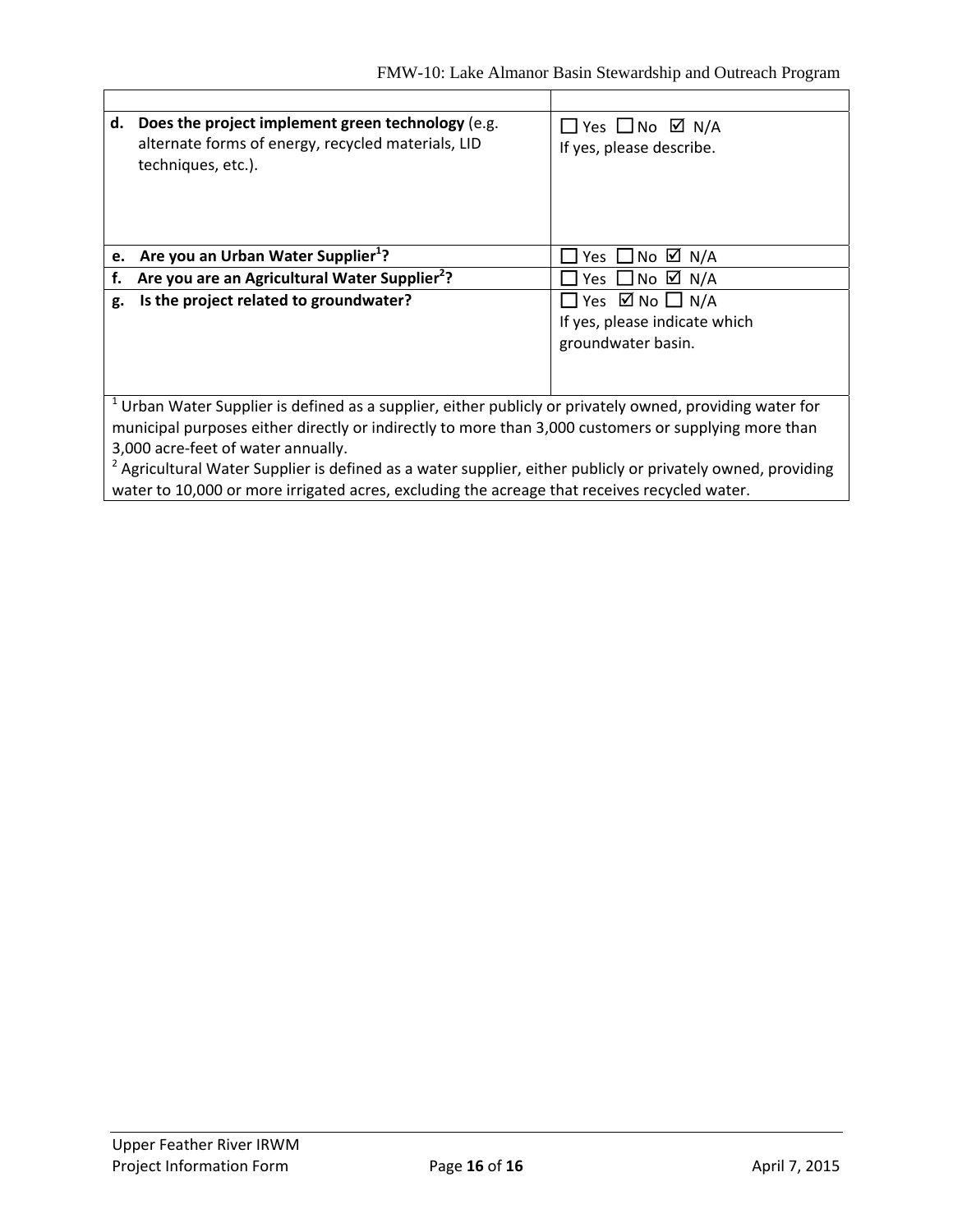# Climate Change – Project Assessment Checklist

This climate change project assessment tool allows project applicants and the planning team to assess project consistency with Proposition 84 plan standards and RWMG plan assessment standards. The tool is a written checklist that asks GHG emissions and adaptation/resiliency questions.

Name of project: FMW‐10 Lake Almanor Basin Stewardship and Outreach Program

Project applicant: Sierra Institute for Community and Environment/ Lake Almanor Watershed Group

# GHG Emissions Assessment

## **Project Construction Emissions**

*(If you check any of the boxes, please see the attached worksheet)*

The project requires nonroad or off‐road engines, equipment, or vehicles to complete.

 $\Box$  The project requires materials to be transported to the project site.

 $\Box$  The project requires workers to commute to the project site.

 $\Box$  The project is expected to generate GHG emissions for other reasons.

The project does not have a construction phase and/or is not expected to generate GHG emissions during the construction phase.

# **Operating Emissions**

*(If you check any of the boxes, please see the attached worksheet)*

 $\Box$  The project requires energy to operate.

- $\vert \ \vert$  The project will generate electricity.
- $\Box$  The project will proactively manage forests to reduce wildfire risk.
- $\Box$  The project will affect wetland acreage.
- $\Box$  The project will include new trees.
- $\Box$  Project operations are expected to generate or reduce GHG emissions for other reasons.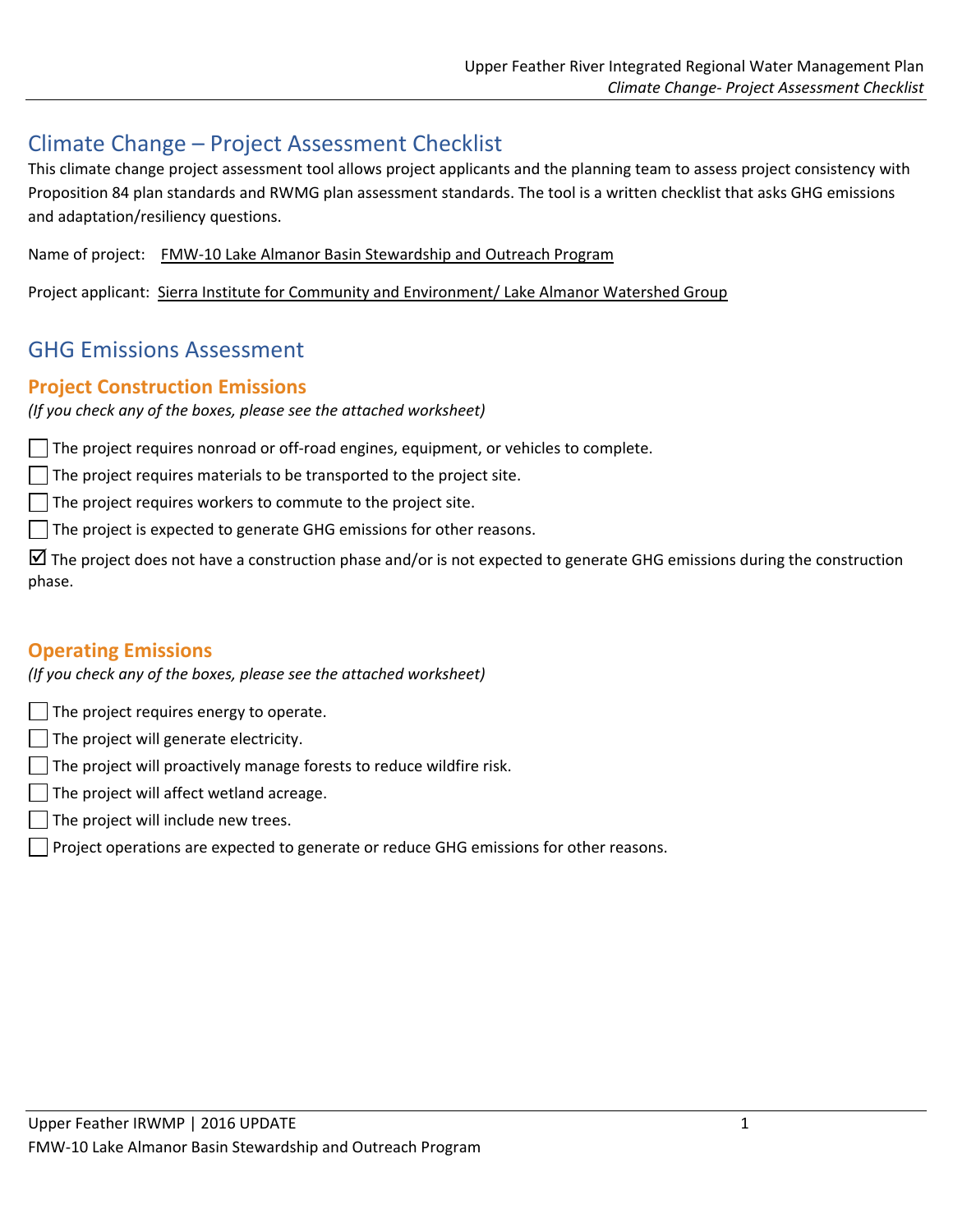# Adaptation & Resiliency Assessment

# **Water Supply**

Describe how the project makes the watershed (more/less) resilient to one or more of the following high priority water supply vulnerability issues:

Not applicable

Reduced snowmelt

Unmet local water needs (drought)

 $\boxtimes$  Increased invasive species

There are many vectors for invasive species to be introduced, or reintroduced, to an area where it hasn't been establishment. A major culprit of the introduction of invasive species to new areas is the unknowing visitor or resident, transporting invasive species propagules on their clothing, automobiles, recreation equipment, in livestock feed, etc. Fortunately, the adjective "unknowing" creates an opportunity to help rectify or reduce the rates of these disastrous transportations. This project aims to increase awareness about all levels of watershed stewardship in the local community, including resident and visitor's roles in invasive species prevention and management. Through this education, we aim to reduce rates of ignorant invasive species dispersal by making residents and visitors more aware of the role that they play in the cycle.

# **Water Demand**

Describe how the project makes the watershed (more/less) resilient to one or more of the following high priority water demand vulnerability issues:

<u> 1989 - Johann Stoff, deutscher Stoffen und der Stoffen und der Stoffen und der Stoffen und der Stoffen und d</u>

| $\boxtimes$ Not applicable                |
|-------------------------------------------|
| Increasing seasonal water use variability |
| Unmet in-stream flow requirements         |
| $\vert$ $\vert$ Climate-sensitive crops   |
|                                           |

- Groundwater drought resiliency
- Water curtailment effectiveness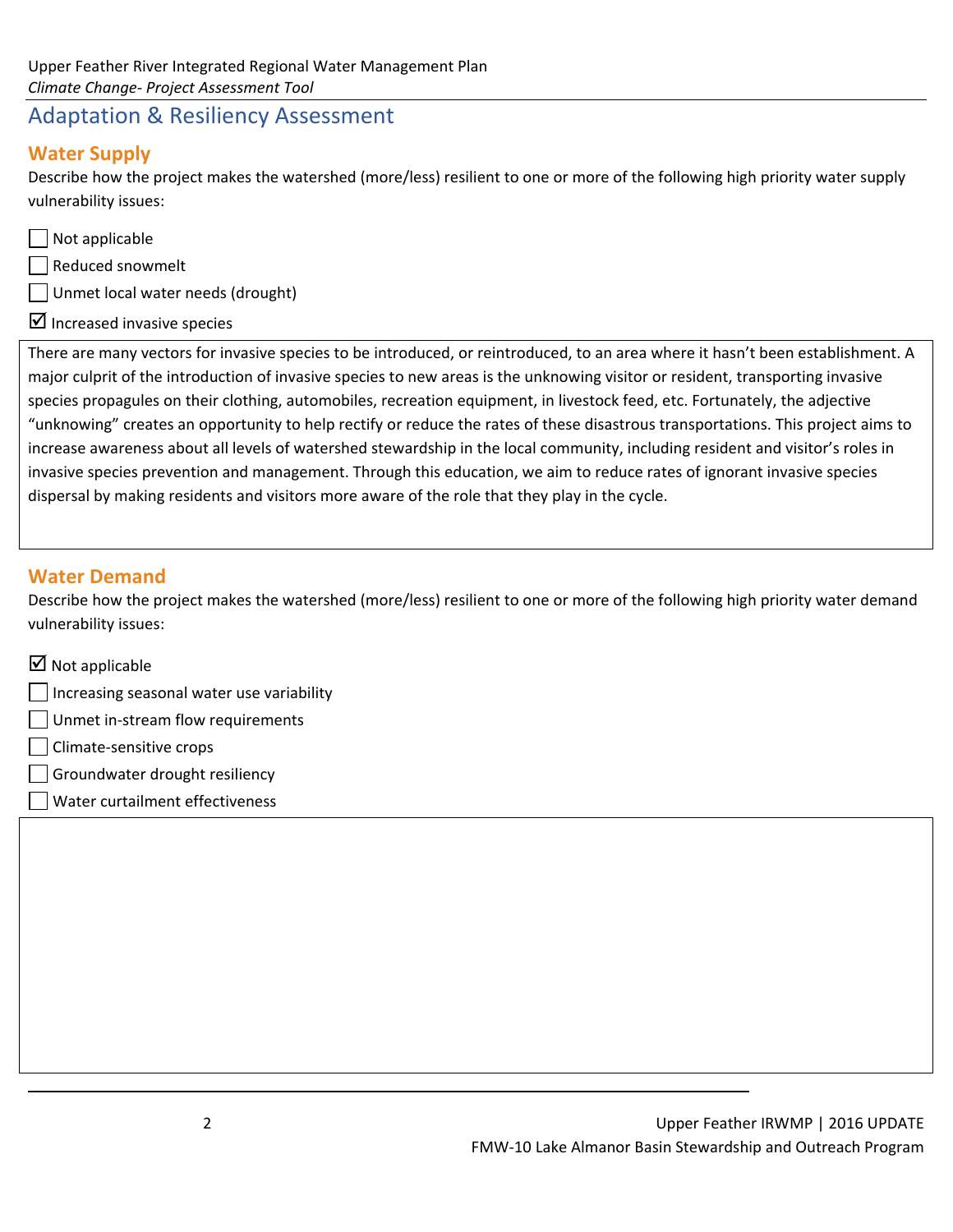# **Water Quality**

Describe how the project makes the watershed (more/less) resilient to one or more of the following high priority water quality vulnerability issues:

| $\vert$ Not applicable                                                                                                                      |  |
|---------------------------------------------------------------------------------------------------------------------------------------------|--|
| Increasing catastrophic wildfires                                                                                                           |  |
| $\triangledown$ Eutrophication (excessive nutrient pollution in a waterbody, often followed by algae blooms and other related water quality |  |
| issues)                                                                                                                                     |  |

- $\boxtimes$  Seasonal low flows and limited abilities for waterbodies to assimilate pollution
- Water treatment facility operations

 $\boxtimes$  Unmet beneficial uses (municipal and domestic water supply, water contact recreation, cold freshwater habitat, spawning habitat, wildlife habitat, etc.)

A major aspect of this project work is increasing local understanding of the role that community actions play in watershed health, particularly in those waterbodies that are used for recreation. LAWG's Water Quality Monitoring Reports have shown the health of the lake to be decreasing, particularly in the areas of decreased dissolved oxygen, higher water temperatures, and more algal blooms. Although some of the factors that contribute to these outcomes cannot be mediated through outreach (such as lower cold water flows, less snowpack, warmer ambient temperatures, etc.) what can be changed are factors like non‐point nutrient and waste deposition, and environmentally ethical actions in these and surrounding waterbodies. Through outreach and education activities, we aim to increase local understanding about effective ways to maintain their properties, lifestyles, and ethics in a way that benefits, or at the least does not negatively impact, their local waterbodies. By becoming better stewards‐ decreasing nutrient runoff from lakeshore properties, acting responsibly with their waste, and respecting and protecting local flora and fauna‐ residents will create a healthier and more sustainable watershed, which will in turn continue to provide all the environmental services that these communities rely on, including water‐based recreation, abundant wildlife, and clean water.

# **Flooding**

Describe how the project makes the watershed (more/less) resilient to one or more of the following high priority flooding vulnerability issues:

## $\blacksquare$ Not applicable

- Aging critical flood protection
- Wildfires
- Critical infrastructure in a floodplain
- Insufficient flood control facilities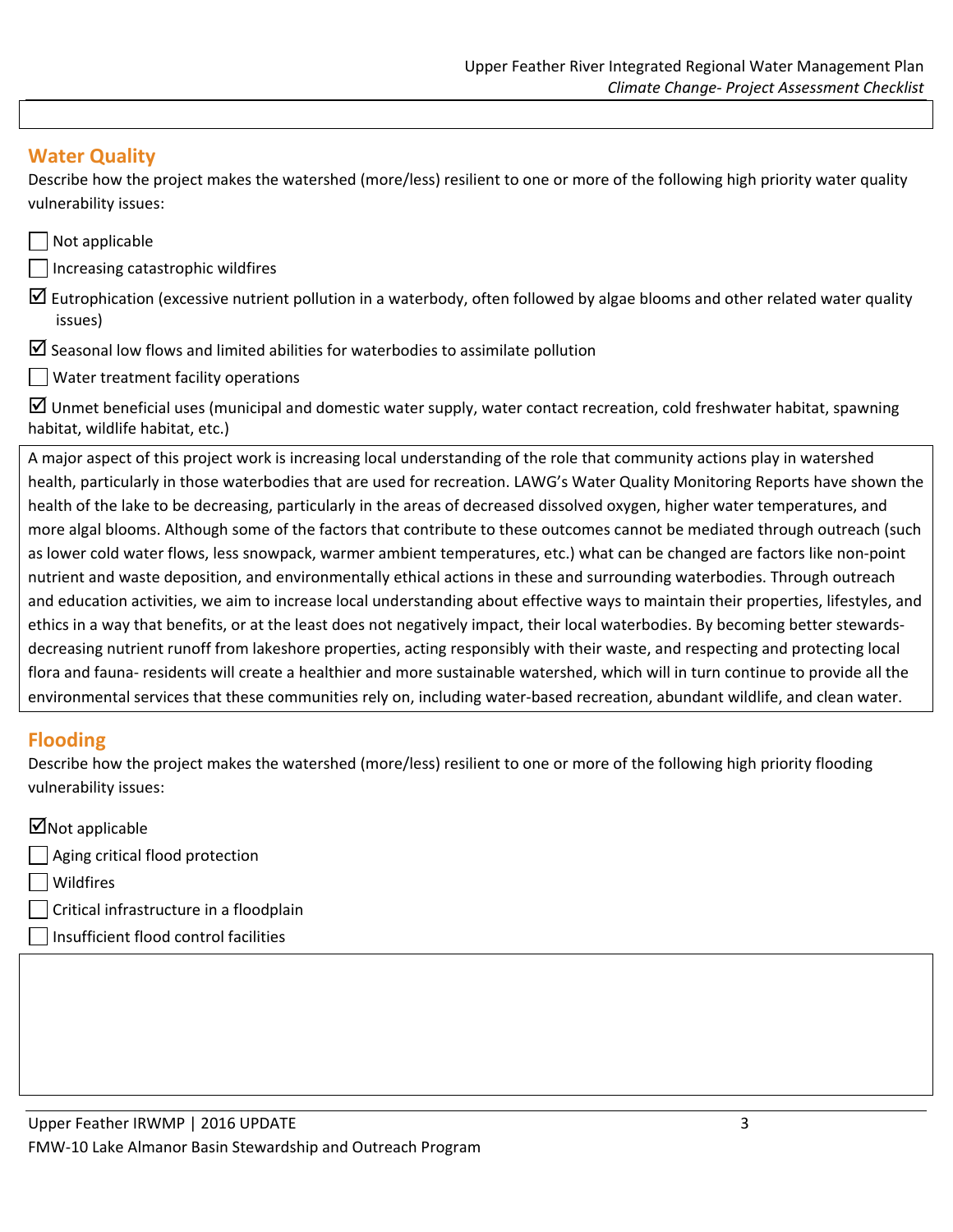### **Ecosystem and Habitat**

Describe how the project makes the watershed (more/less) resilient to one or more of the following high priority ecosystem and habitat vulnerability issues:

- $\Box$  Not applicable Climate‐sensitive fauna or flora  $\blacksquare$ Recreation and economic activity Quantified environmental flow requirements  $\boxtimes$  Erosion and sedimentation  $\boxtimes$  Endangered or threatened species
- Fragmented habitat

Decreases in water quality can directly impact water-based recreation and tourism, and consequently harm local tourismdependent economies. As stated under "Water Quality," local community members can play a big role in the health of waterbodies adjacent and near to their communities. By providing these individual with the tools through education to steward these local water bodies and properly manage lakeshore properties, we can maintain these waterbodies as a destination for water‐based recreation, maintain and improve water quality by decreasing erosion and sedimentation in tributaries, and protect endangered or threatened species by reducing the potential introduction of invasive species that can displace those that are struggling.

# **Hydropower**

Describe how the project makes the watershed (more/less) resilient to one or more of the following high priority hydropower vulnerability issues:

<u> 1989 - Johann Stoff, deutscher Stoffen und der Stoffen und der Stoffen und der Stoffen und der Stoffen und d</u>

## $\Box$  Not applicable

Reduced hydropower output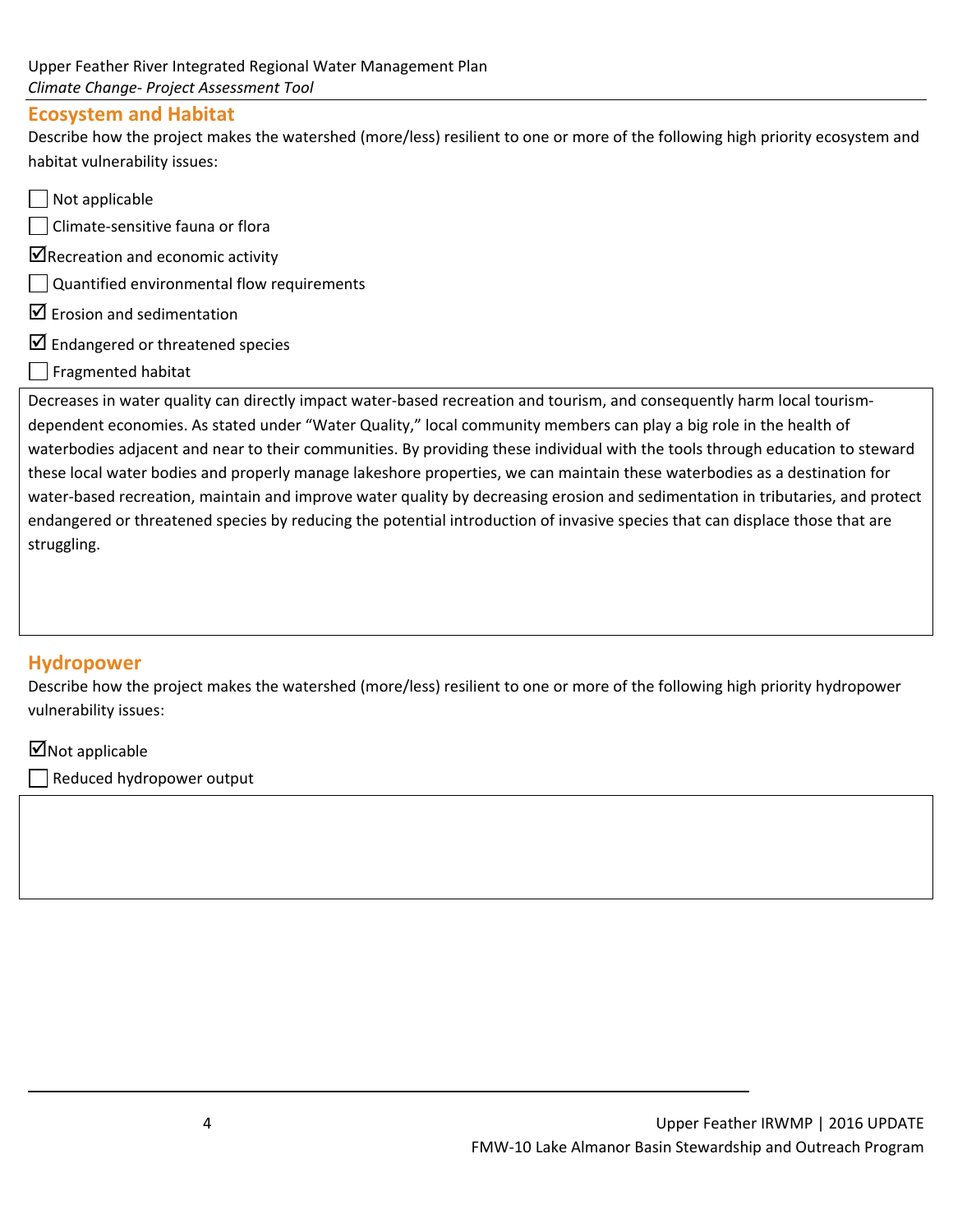### Upper Feather River IRWMP Project Assessment ‐ GHG Emissions Analysis

#### FMW‐10: Lake Almanor Basin Stewardship & Outreach Program

#### **GHG Emissions Analysis**

### **Project Construction Emissions**

The project requires non‐road or off‐road engines, equipment, or vehicles to complete. If yes:

|                         | Maximum    |                        |                           |
|-------------------------|------------|------------------------|---------------------------|
|                         | Number Per | Total 8-Hour Days in   |                           |
| Type of Equipment   Day |            | Operation              | Total MTCO <sub>2</sub> e |
|                         |            |                        |                           |
|                         |            |                        |                           |
|                         |            |                        |                           |
|                         |            |                        |                           |
|                         |            |                        |                           |
|                         |            |                        |                           |
|                         |            |                        |                           |
|                         |            |                        |                           |
|                         |            |                        |                           |
|                         |            |                        |                           |
|                         |            | <b>Total Emissions</b> |                           |

The project requires materials to be transported to the project site. If yes:

| <b>Round Trips</b> | (Miles)             | Total MTCO <sub>2</sub> e |  |
|--------------------|---------------------|---------------------------|--|
| Total Number of    | Distance            |                           |  |
|                    | <b>Average Trip</b> |                           |  |

The project requires workers to commute to the project site. If yes:

| <b>Average Number</b><br>of Workers | <b>Total Number</b><br>of Workdays | Distance Traveled<br>(Miles) | Total MTCO <sub>2</sub> e |  |
|-------------------------------------|------------------------------------|------------------------------|---------------------------|--|
|                                     |                                    |                              |                           |  |

The project is expected to generate GHG emissions for other reasons. If yes, explain:

X The project does not have a construction phase and/or is not expected to generate GHG emissions during the construction phase.